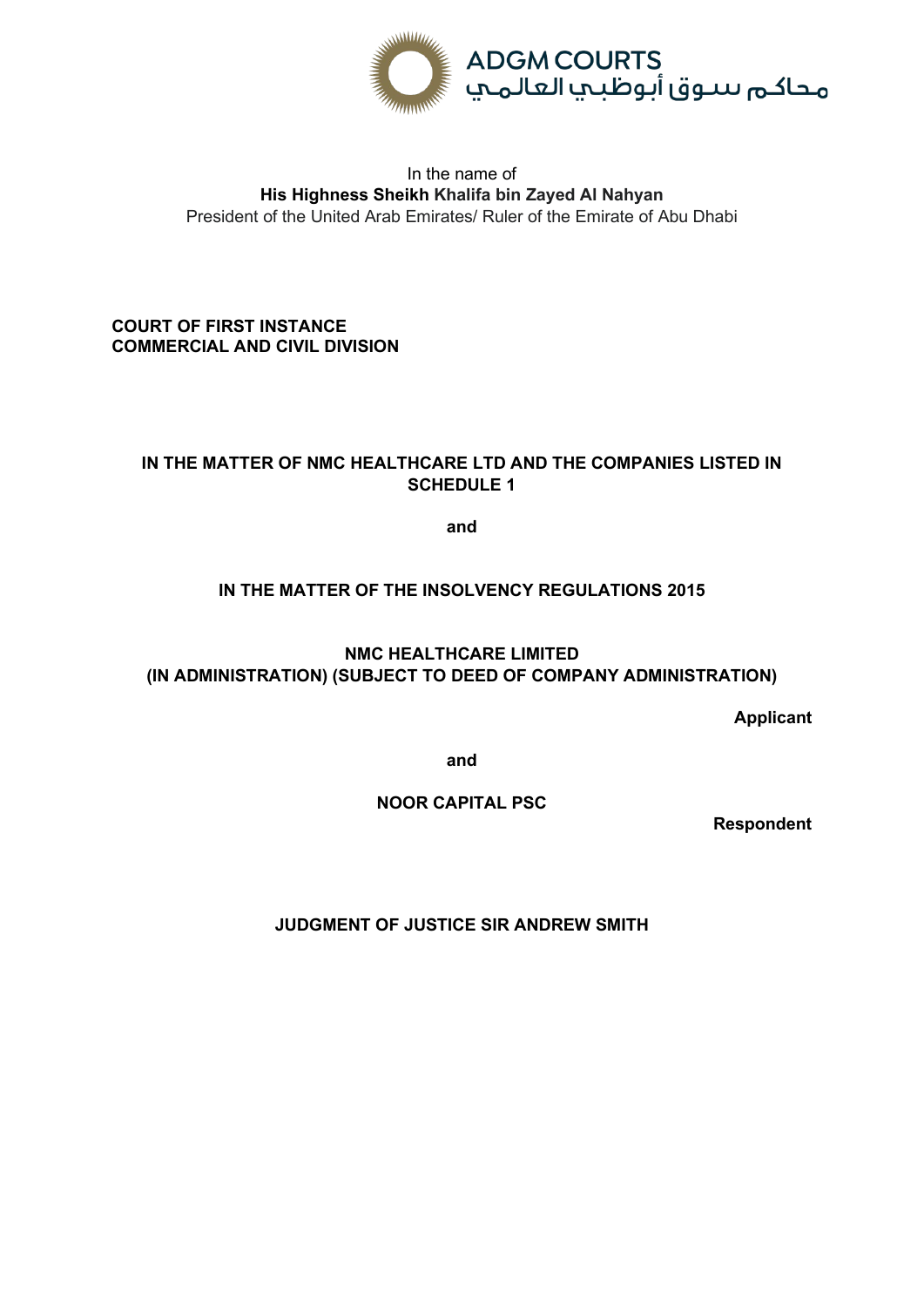

| <b>Neutral Citation:</b> | [2022] ADGMCFI 0003                                                                                                                                                                                                                                                                                                                                                                                                                                                                                                                                                                                                                                                                                                                                                                                                                                                                                                                                                                                                                                                                                                                                                                                                                                                               |  |
|--------------------------|-----------------------------------------------------------------------------------------------------------------------------------------------------------------------------------------------------------------------------------------------------------------------------------------------------------------------------------------------------------------------------------------------------------------------------------------------------------------------------------------------------------------------------------------------------------------------------------------------------------------------------------------------------------------------------------------------------------------------------------------------------------------------------------------------------------------------------------------------------------------------------------------------------------------------------------------------------------------------------------------------------------------------------------------------------------------------------------------------------------------------------------------------------------------------------------------------------------------------------------------------------------------------------------|--|
| <b>Before:</b>           | <b>Justice Sir Andrew Smith</b>                                                                                                                                                                                                                                                                                                                                                                                                                                                                                                                                                                                                                                                                                                                                                                                                                                                                                                                                                                                                                                                                                                                                                                                                                                                   |  |
| <b>Decision Date:</b>    | 4 April 2022                                                                                                                                                                                                                                                                                                                                                                                                                                                                                                                                                                                                                                                                                                                                                                                                                                                                                                                                                                                                                                                                                                                                                                                                                                                                      |  |
| <b>Decision:</b>         | Proceedings to be stayed after determination of consequential<br>and ancillary matters.                                                                                                                                                                                                                                                                                                                                                                                                                                                                                                                                                                                                                                                                                                                                                                                                                                                                                                                                                                                                                                                                                                                                                                                           |  |
| <b>Hearing Dates:</b>    | 14 and 17 March 2022                                                                                                                                                                                                                                                                                                                                                                                                                                                                                                                                                                                                                                                                                                                                                                                                                                                                                                                                                                                                                                                                                                                                                                                                                                                              |  |
| Date of Order:           | To be arranged.                                                                                                                                                                                                                                                                                                                                                                                                                                                                                                                                                                                                                                                                                                                                                                                                                                                                                                                                                                                                                                                                                                                                                                                                                                                                   |  |
| <b>Catchwords:</b>       | Anti-suit injunction; Injunction to protect assets of company in<br>administration; Injunction to enforce terms of Deed of Company<br>Administration; Submission to insolvency jurisdiction by<br>submission of proof of debt; Injunction to retrain enforcement of<br>judgment in another Emirate; Delay; Full and frank disclosure<br>on application for ex parte relief; Exercise of discretion to make<br>anti-execution injunction.                                                                                                                                                                                                                                                                                                                                                                                                                                                                                                                                                                                                                                                                                                                                                                                                                                          |  |
| <b>Cases Cited:</b>      | Goel v Credit Suisse (Switzerland) Limited, [2021] DIFC CA 002<br>Donohue v Armco Inc and others, [2001] UKHL 64<br>Fleming v Dubai Islamic Bank PJSC, [2021] ADGMCFI 0006<br>Bushby v Munday, (1821) 5 Madd 297, 307<br>Stichting Shell Penioenfonds v Krys, [2014] UKPC 41<br>Bloom v Harms Offshore AHT "Taurus" GmbH & Co, [2009]<br><b>EWCA (Civ) 632</b><br>DSC Holdings Australia Pty Ltd v Helenic Pty Ltd, (2014) 307<br><b>ALR 143</b><br>Erste Group Bank AG v JSC "VMZ Red October", [2015] EWCA<br>379<br>Federal Supreme Court in Civil Cassation No 113 of 2016,<br>session of 11 April 2016<br>Riverrock Securities Ltd v International Bank of St Petersburg<br>(JSC), [2020] EWHC 2483<br>Emirates NBD Bank PJSC v KBBO CPG Investment LLC, CFI<br>045/2020<br>Ludhyan v Lucina, [2020] DIFC Arb 27<br>NMC Healthcare Ltd v Dubai Islamic Bank PJSC, [2021]<br>ADGMCFI 0006<br>Rubin v Eurofinance SA, [2012] UKSC 46<br>Ecobank Transnational Inc v Tanoh, [2015] EWCA Civ 1309<br>Rex v. Kensington Income Tax Commissioners, Ex parte<br>Princess Edmond de Polignac, [1917] 1 K.B. 486<br>Fundo Soberano de Angola and ors v Dos Santos, [2018]<br><b>EWHC 2199 (Comm)</b><br>Masri v Consolidated Contractors International Co SAL, [2008]<br>EWCA Civ 625 |  |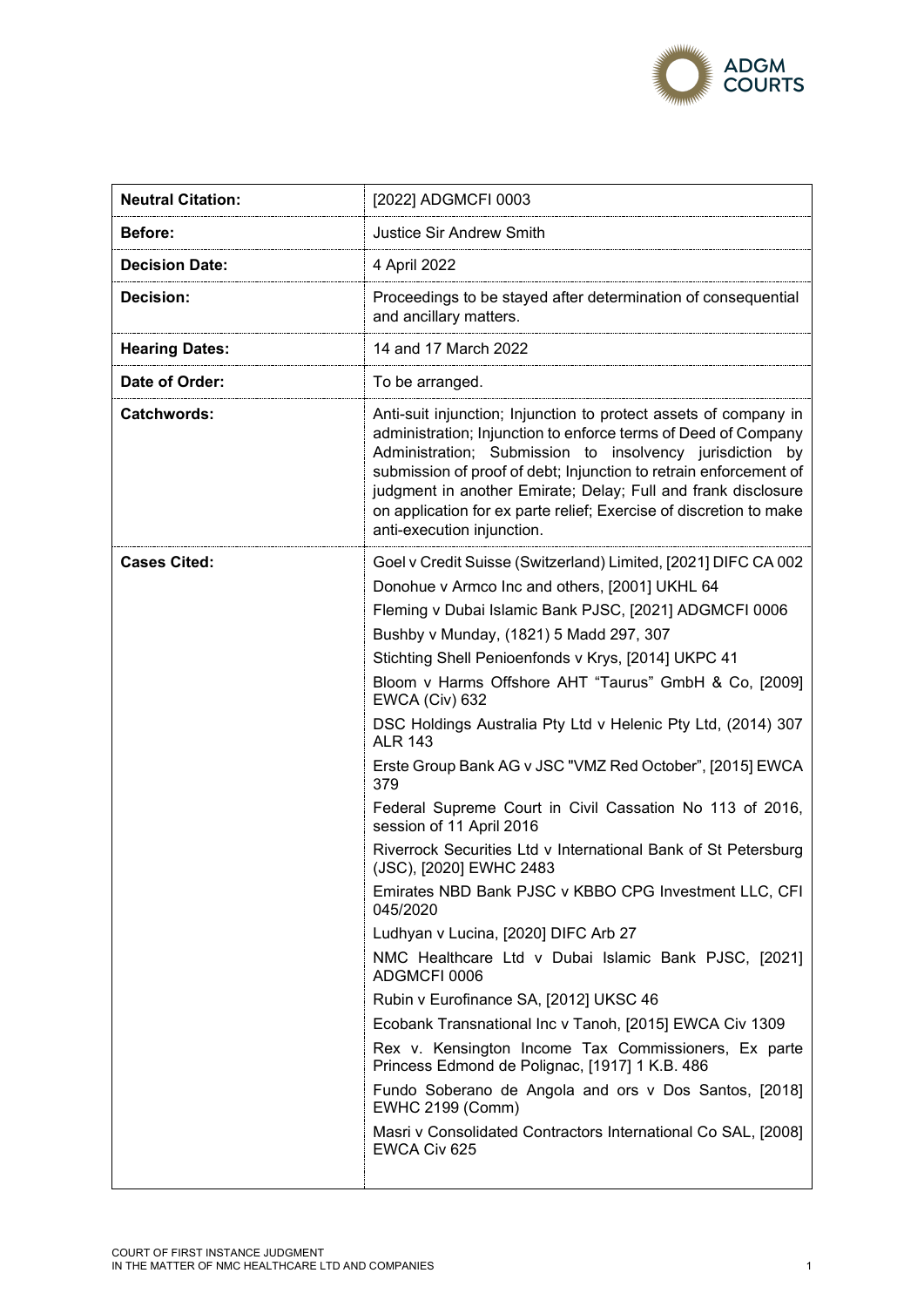

| <b>Legislation Cited:</b>   | Insolvency Regulations 2015                                                                                       |  |
|-----------------------------|-------------------------------------------------------------------------------------------------------------------|--|
|                             | <b>Companies Regulations 2020</b>                                                                                 |  |
|                             | ADGM Courts, Civil Evidence, Judgments, Enforcement and<br>Judicial Appointments Regulations 2015                 |  |
| Case Number:                | ADGMCFL-2020-020                                                                                                  |  |
| Parties and representation: | Mr Tom Smith QC and Mr Adam AI Attar, instructed by Quinn<br>Emanuel Urquhart & Sullivan UK LLP for the Applicant |  |
|                             | Ms Elizabeth Blackburn QC and Mr Francis Hornyold-<br>Strickland, instructed by Ince & Co for the Respondent      |  |

## **JUDGMENT**

## **The Application**

- 1. On 1 March 2022, I made what is often called an "*anti-suit injunction*" against Noor Capital PSC ("**Noor**") on an application made on 26 February 2022 by NMC Healthcare Ltd ("**NMCH**"), a company in administration. The application was made ex parte, but NMCH had given notice, albeit short notice, of it to Noor late on 26 February 2022. Noor was represented at the hearing by Mr Adil El Hassan, who is its legal counsel and a lawyer admitted in Sudan to practise law.
- 2. The application concerned proceedings that Noor had brought in the Courts of Dubai in respect of a claim made under a Security Loan Agreement dated 12 December 2019 (the "**Facility**"). It was supported by witness statements of: (i) Mr Richard Dixon Fleming, one of the Joint Administrators of NMCH, dated 26 February 2022; (ii) Mr Richard Charles East, a solicitor and partner in the firm of Quinn Emanuel Urquhart & Sullivan LLP ("**QE**"), who act for NMCH, dated 26 February 2022 and 28 February 2022; and (iii) Mr Nasser Ahmed Nasser Al Osaiba, a partner in Global Advocacy and Legal Counsel, who are advisers to NMCH, dated 26 February 2022. In the course of the proceedings, Mr Al Osaiba made three further statements, dated 9 March 2022, 12 March 2022 and 14 March 2022.
- 3. NMCH applied for an order that Noor should not "*commence or prosecute or continue or take any steps in or otherwise participate in any proceedings in any court or tribunal in the Emirate of Dubai against [NMCH] in respect of (i) any debt, claim or dispute arising out of or in connection with*" the Facility or Noor's proof of debt dated 13 October 2020 submitted in NMCH's administration in the Abu Dhabi Global Market ("**ADGM**"), or (ii) "*any enforcement or execution of any debt or claim arising out of or in connection with" the Facility or the proof of debt*". I granted that application in part, ordering that Noor should not participate in any proceedings in any Court or Tribunal in the Emirate of Dubai against NMCH in respect of the enforcement or execution of any such debt or claim. This order was to continue until 14 March 2022, the return date for the application, or further order of this Court. It was subject to an exception in respect of proceedings commenced or continued with the Court's permission under the relevant provisions of the Insolvency Regulations 2015 ("**IR**"). I also ordered that Noor was to withdraw or cause to be withdrawn an application or request to the Dubai Courts on 24 February 2022 in Dubai Courts Commercial Execution No 3972/2020 (the "**24 February application**"). It was to do so "*forthwith or in any event by 5.00pm GST on 8 March 2022*". NMCH gave the Court a cross-undertaking in damages.
- 4. On 8 March 2022, Ince & Co wrote to the Court on behalf of Noor, and requested that, pending the hearing on 14 March 2022, I amend the order of 1 March 2022 in that I should not require that Noor withdraw, or cause to be withdrawn, the 24 February application, but direct that it should not object in the Cassation Court of Dubai to a stay of the 24 February application. In the letter, Ince & Co gave no indication that Noor would not otherwise comply with the order of 1 March 2022.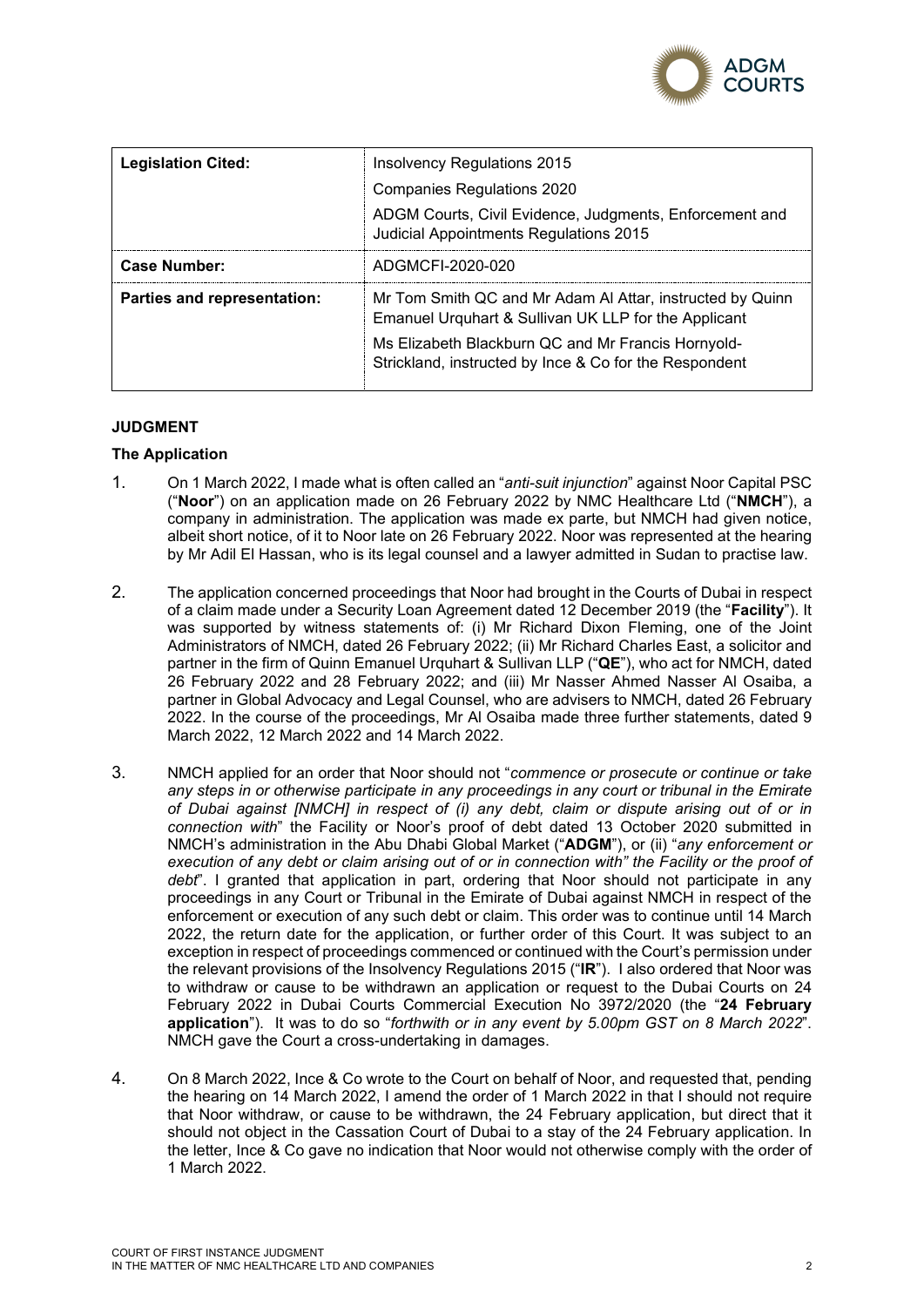

- 5. After receiving further representations by letter from QE and Ince & Co, who act for Noor, dated 9 and 10 March 2022 respectively, on 10 March 2022, for the reasons explained in the order, I declined to grant Noor's request pending the hearing on 14 March 2022, and adjourned it to 14 March 2022.
- 6. Before the hearing on 14 March 2022, Noor served witness statements as follows: two statements, both dated 7 March 2022, by Mr Mohamed Ahmed Alzaabi, a lawyer admitted to practise in the United Arab Emirates ("**UAE**") a statement dated 7 March 2022 of Mr El Hassan, and a statement dated 10 March 2022 of Mr Mohammed R Alsuwaidi, a lawyer practising law in the UAE with Alsuwaidi & Co.
- 7. On 14 March 2022, at the hearing on the return date, NMCH, represented by Mr Tom Smith QC and Mr Adam Al Attar, asked the Court to make a final order in the terms of the ex parte order, and that the cross-undertaking in damages be discharged. Noor, who were represented by Ms Elizabeth Blackburn QC and Mr Francis Hornyold-Strickland, argued that I should refuse NMCH any relief, and that this Court should not prevent Noor from pursuing proceedings in the Courts of Dubai to enforce a judgment that it obtained on 6 May 2020 in respect of NMCH's liability under the Facility (the "**Payment Order**"). However, Ms Blackburn was inclined to accept that, if I made an anti-suit injunction at all, it should be a final order, although she identified difficulties that might, in some circumstances, arise if a final order were made on this hearing.
- 8. The hearing was not completed on 14 March 2022, and I adjourned it part heard until 17 March 2022. In order to preserve the position, I extended the order of 1 March 2022 until the end of the hearing, subject to a variation so as to allow Noor, if so advised, to apply to the Dubai Execution Court to stay the 24 February 2022 application, rather than withdraw it.
- 9. Before the hearing resumed on 17 March 2022, Noor served further evidence by way of a witness statement dated 16 March 2022 of Ms Mehtab Kassam of Ince & Co; a further statement of Mr El Hassan dated 14 March 2022; and a statement dated 15 March 2022 of Mr Yousef Al-Sharif, an advocate in Dubai practising as Yousef Al-Sharif & Co.
- 10. At the end of the hearing on 17 March 2022, for reasons that I gave orally, I ordered that the order of 14 March 2022 be further extended until I deliver this judgment, subject to a further variation to allow Noor to take any steps that it saw fit to appeal against a judgment of the Dubai Court of Appeal of 9 March 2022.
- 11. On both 14 and 17 March 2022, NMCH continued its cross-undertaking in damages.
- 12. After the hearing, on 28 March 2022, the Dubai Court of Cassation made an order that enforcement of the Payment Order be stayed pending determination of a Cassation Claim brought by NMCH to challenge it. I therefore invited the parties to make further submissions in light of this development, and they did so on 1 April 2022. With the Court's permission, Noor presented further submissions in response to those of NMCH on 3 April 2022.
- 13. In its submissions of 1 April 2022, NMCH did not "press for" an injunction, but submitted that I should deliver a judgment on the issues argued before me. Noor agreed that I should deliver a reasoned judgment, and I shall do so.

## **NMCH**

14. NMCH was incorporated in Dubai on 29 April 2008 in the name of NMC Healthcare LLC. On 9 April 2020, its parent company, NMC Health plc, which was incorporated in England, was placed into administration by order of the English High Court. The background was that it had been discovered that the NMC Group had been the victim of a major fraud apparently perpetrated by certain former shareholders and executives, and had very large undisclosed **liabilities**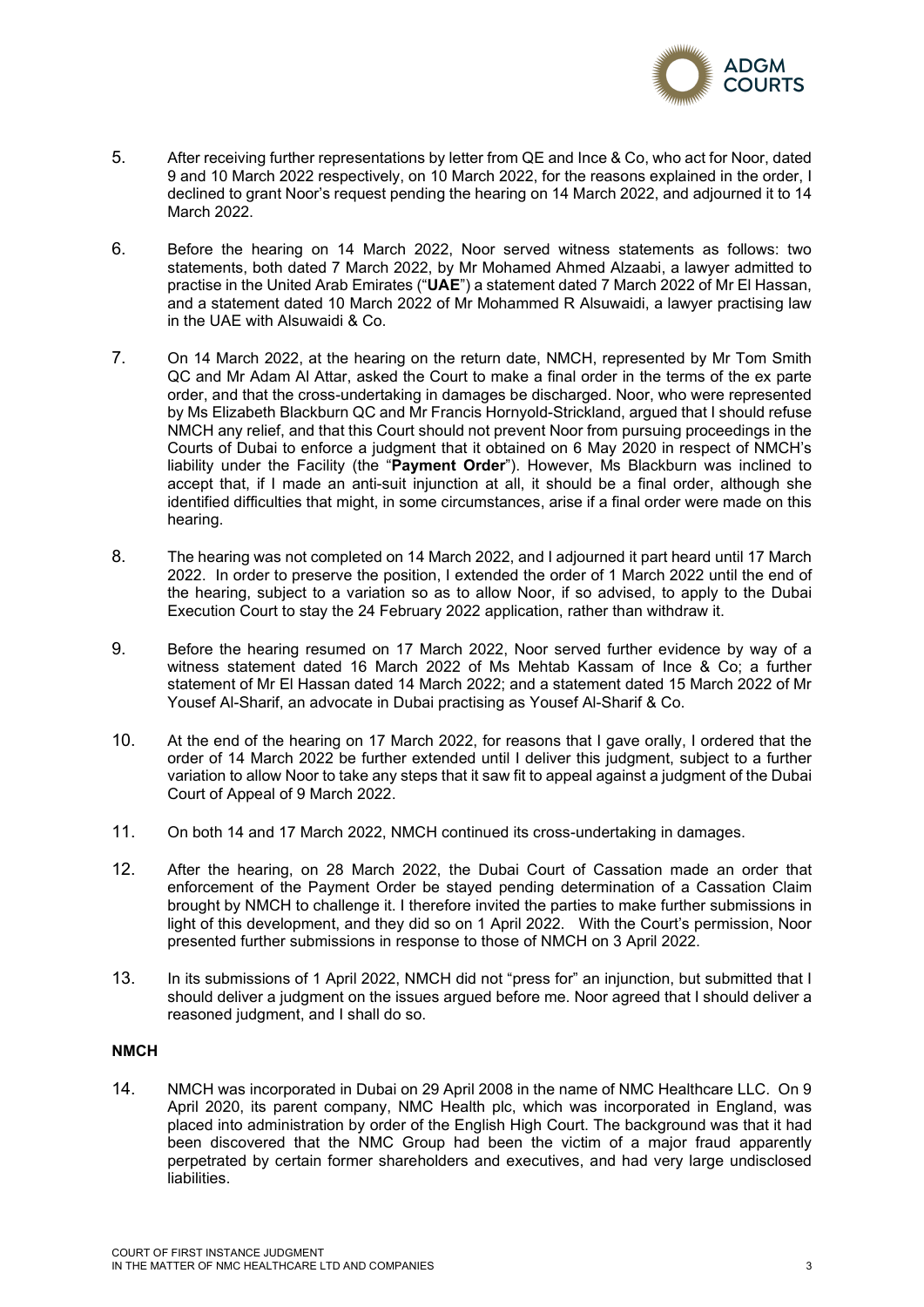

- 15. In September 2020, NMCH and 35 subsidiary companies, which had been variously incorporated in Abu Dhabi, Dubai and Sharjah, were issued by the ADGM Registrar with certificates of continuance in the ADGM. Upon these certificates being issued, the companies became registered companies under the ADGM Companies Regulations 2020 (the "**CR**"). Section 107 of the CR provides that, when a certificate of continuance is issued, the company "*becomes a company regulated under"* the CR, and that a *"certificate of continuance is conclusive evidence* [inter alia] *(a) that the company is formed or regulated under* [the CR], *(b) that the requirements of* [the CR] *have been complied with in respect of (i) the continuance of the company under these Regulations* ...".
- 16. At the hearing on 1 March 2022, Mr El Hassan maintained that the company that had been incorporated as NMC Healthcare LLC was a different legal entity from the company registered in the ADGM as NMCH. Noor has also deployed this argument in proceedings in Dubai. Ms Blackburn did not adopt it for the purposes of these proceedings, and, in my judgment, she was right not to do so: it seems to me to have no merit.
- 17. On 27 September 2020, this Court made an administration order (the "**Administration Order**") in respect of NMCH and each of the 35 subsidiary companies. Mr Fleming and Mr Benjamin Thom Cairns were appointed the Joint Administrators of them all. The purpose of an administration order is apparent from section 2 of the IR, which provides, so far as is material, that "*the administrator of a Company must perform his functions with the objective of (a) rescuing the Company as a going concern;* [or] *(b) achieving a better result for the Company's creditors as a whole than would be likely if the Company were wound up (without first being in administration)* ...". Under section 45(5) of the IR, the effect of the administration order is that "*No legal process (including legal proceedings) may be instituted or continued against [*NMCH] *or property of* [NMCH] *except – (a) with the consent of the administrator of* [NMCH]*; or (b) with the permission of the Court*".
- 18. In his evidence, Mr Alzaabel said this: "*I am not aware that there is any material difference between the insolvency framework between the ADGM and Dubai Courts. Accordingly, NMCH's decision to continue in the ADGM appears to me to be a transparent attempt to use the ADGM insolvency process to frustrate enforcement by Noor against NMCH, and transfer assets to other members of the same corporate group, thereby stripping Noor's Payment Order Judgment of immediate enforceability, which will/ would happen if the matter stays in Dubai*". In her submissions, Ms Blackburn did not go that far, but submitted that NMCH has not "*adequately explained why the various companies were moved to the ADGM and why the ADGM was selected for the administration*". I do not consider that there is any proper basis for Mr Alzaabel's theory, and I do not see anything in Ms Blackburn's observation: it made obvious sense for the administration of the 36 NMC companies to be subject to the same jurisdiction, and the reason that ADGM was selected is irrelevant to anything that I have to decide.
- 19. There is no memorandum of understanding on enforcement of judgments between ADGM Courts and Dubai Courts. On 28 October 2020, the Joint Administrators made an application to the Abu Dhabi Courts Enforcement Department to open an execution file, seeking deputisation of the enforcement of the Administration Order from the Abu Dhabi Courts to the Courts of other Emirates, including Dubai. On 14 April 2021, the Abu Dhabi Judicial Department addressed a letter (the "**Deputisation Letter**") to the President of the Court of First Instance at the Dubai Courts, requesting the Dubai Courts to execute the Administration Order in accordance with the procedures of the Dubai Courts.
- 20. On 1 September 2021, a meeting of the creditors of NMCH and other companies of the NMC Group in administration in ADGM was held remotely to consider and vote on proposals by the Joint Administrators for the restructuring of the NMC Group, which had been presented to the creditors in detailed Revised Administrators' Proposals dated 9 August 2021. The proposals were for separate but inter-related Deeds of Company Arrangement ("**DOCAs**") for NMCH and 34 of the 35 other companies in administration, and the creditors of NMCH approved the proposed DOCA for NMCH (the "**NMCH DOCA**") by a large majority, as did the creditors of each of the other 34 companies in administration. The DOCAs did not bring to an end the administration of the companies, including NMCH, and the prohibition on legal process under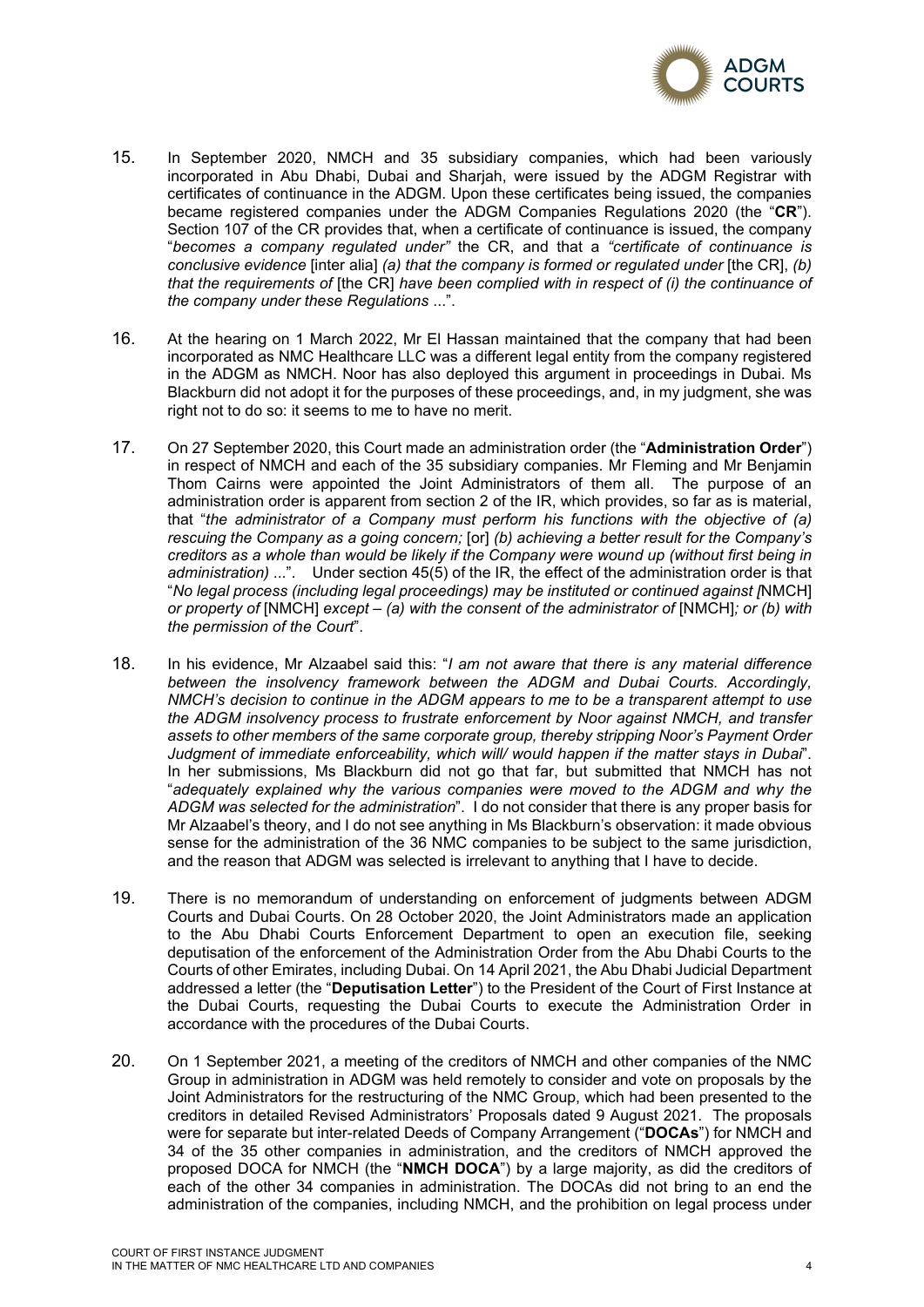

section 45(5) of the IR continued. Mr Fleming and Mr Cairns remained the Joint Administrators under the Administration Order, as well as being appointed Deed Administrators under the DOCAs.

- 21. In broad outline, the scheme of the proposed DOCAs was to allow creditors to submit claims for proof, such proofs being in the administration of the relevant debtor company as well as under the relevant DOCA; and proving creditors were to share rateably in the value of the Group through instruments of entitlement in the restructured Group. A new company in the Group was to take over the subsidiary companies and through them the operating businesses, principally through transfers of shares owned by NMCH. (Under section 81 of the IR, the administrator of a DOCA may transfer shares in the company with the written consent of the owner of the shares or the Court's leave.) Thus, the subsidiary companies were to continue as going concerns. NMCH was to continue in administration in order to collect and distribute assets so as to achieve the best result for its creditors as a whole.
- 22. Noor attended the meeting on 1 September 2021, but did not vote on the proposals. However, it is bound by the decision of the meeting under section 76(1) of the IR, which provides that, "*A*  [DOCA] *binds all creditors of the Company, so far as concerns claims arising on or before the date specified in the* [DOCA] *…",* which here was 27 September 2020. Section 78(3) provides that, until a DOCA terminates, a person bound by it canno*t "(a) begin or proceed with a proceeding against the Company or in relation to any of its property; or (b) begin or proceed with enforcement process in relation to property of the Company*". The term "*property*" is widely defined in section 215(2): see too section 298.
- 23. Further, the NMCH DOCA expressly provided:
	- a. By clause 4.2(a), "*… no person bound by this Deed may, without the consent of the Deed Administrators in relation to any Deed Company Claim: …(ii) begin, take any further steps in, or continue with, any legal proceedings … in relation to their respective Deed Company Claims;* [and/or] …(*iv) take any action whatsoever to seek to recover any part of its Deed Company Claim from the Deed Company, including through any Enforcement Action*". The "*Deed Company*" was NMCH; the expression "*Deed Company Claim*" was defined to cover the claim made by Noor against NMCH; and the expression "*Enforcement Action*" was defined to include "*any action of any kind to … sue, claim or institute or continue any legal process (including legal proceedings, execution, distress and diligence) against* [NMCH or any direct or indirect subsidiary of NMCH] *in any jurisdiction, other than any steps taken to submit proofs of debt in the administrations"* of the companies entering into DOCAs.
	- b. By clause 17.9(a), the "*agreement and any non-contractual obligations arising out of or in connection with it shall be governed by and construed in accordance with the laws of ADGM*".
	- c. By clause 17.9(b), the "*courts of the ADGM have exclusive jurisdiction to settle any dispute arising out of or in connection with this Deed and/or the Restructuring (including a dispute relating to the existence, validity or termination of this Deed or any noncontractual obligation arising out of or in connection with this Deed)* …".
	- d. By clause 17.9(c), the *"parties, the Deed Company Creditors, and the Related DOCA Creditors agree that the courts of ADGM are the most appropriate and convenient courts to settle Disputes and accordingly no party bound by this Deed will argue to the contrary*". The expression "*deed Company Creditor*" was defined to cover Noor.
- 24. I understand that restructuring of the Group pursuant to and in accordance with the DOCAs took place on 25 March 2022.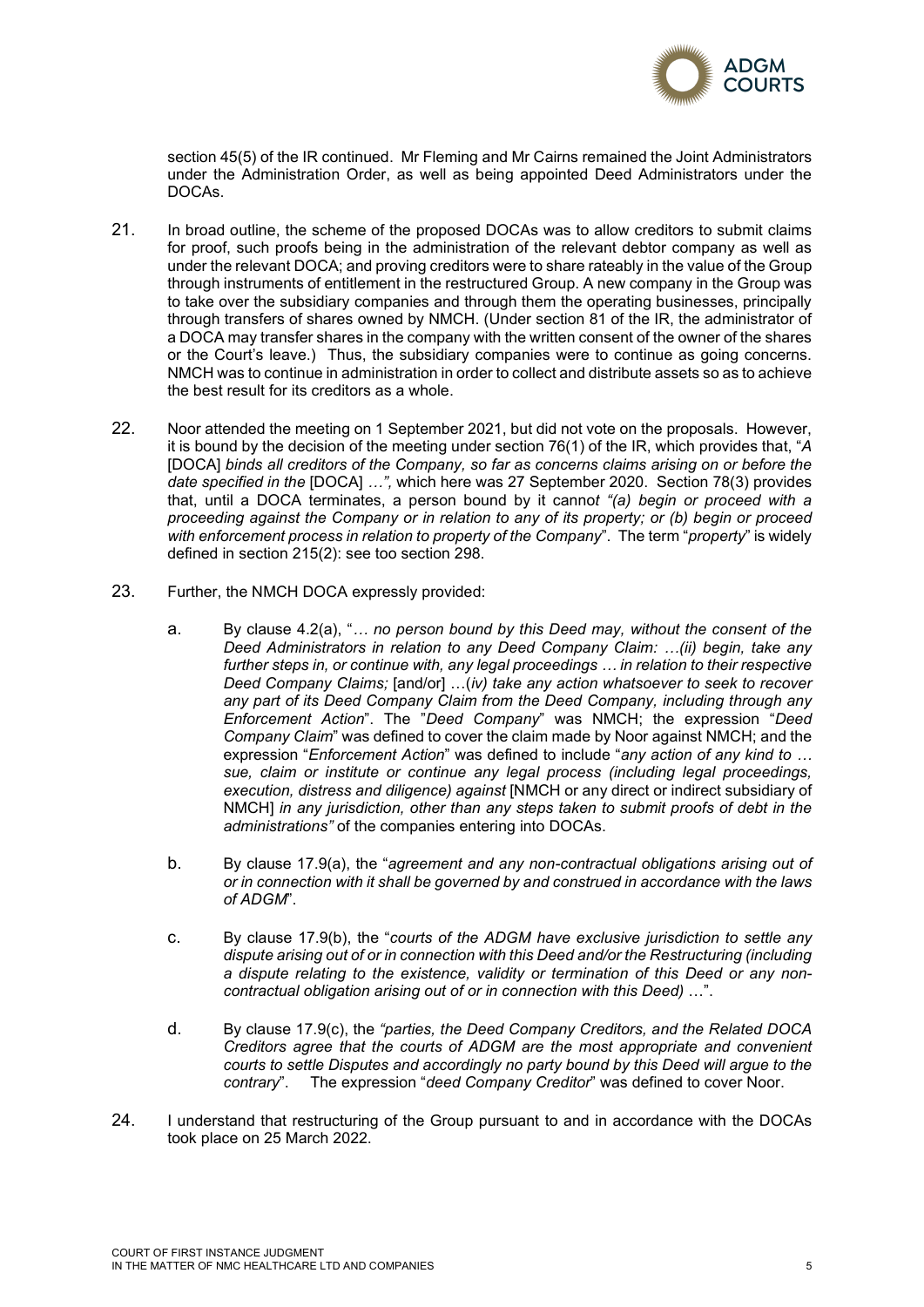

## **Noor's claim**

- 25. Noor claims that, under the Facility, it loaned NMCH AED 550,000,000, NMCH's obligations being guaranteed by Dr B R Shetty. The agreement provided for repayment, with interest, in three instalments on 5, 10 and 20 January 2020, and Noor received three post-dated cheques from NMCH: one for AED 183,500,000 dated 5 January 2020; one for AED 183,500,000 dated 10 January 2020; and one for AED 200,235,857 dated 20 January 2020. The Facility provided that it "*shall be governed by, and be construed in accordance with, the laws of the UAE. Any legal action or proceedings arising out of or in connection with this Agreement may be brought in the Courts of Abu Dhabi*". The evidence before me indicates that nothing was repaid by NMCH or Dr Shetty under the Facility, and on 5 April 2020, Noor brought a payment order claim for AED 550,000,000 against NMCH and Dr Shetty in the Court of First Instance in Dubai. On 6 May 2020, the Court upheld the claim and made the Payment Order that NMCH and Dr Shetty be jointly liable to pay AED 567,235,857, together with interest. It provided (in the words of the translation before me) that the order should be "*self-executing immediately without bail*", which I understand to mean that execution was not stayed.
- 26. On 25 May 2020, NMCH appealed against the Payment Order to the Dubai Court of Appeal. On 18 June 2020, NMCH requested the Court of Appeal order a stay of execution pending determination the appeal. On 19 June 2020, the Court of Appeal granted a stay on condition that NMCH deposited the judgment sum with the Court's Treasury. NMCH did not do so, and so no stay was ordered on the application.
- 27. On 27 May 2020 or 4 June 2020 (the date is not clear from the evidence), Noor filed an application at the Execution Department of the Dubai Courts to commence execution on the Payment Order. On 14 June 2020, notice of Execution Proceedings was served on NMCH.
- 28. On 15 June 2020, Noor filed a request with the Execution Court to impose an attachment on NMCH's commercial licence, and pursuant to that request the Court sent a letter to the Department for Economic Development in the Emirate of Dubai (the "**DED**"). On 16 June 2020, Noor requested attachment on NMCH's accounts with Emirates Islamic Bank and the Bank of Baroda, and on 17 June 2020, the Execution Judge authorised letters to the two banks enquiring about balances held on behalf of NMCH. [Redacted]. On 27 August 2020, Noor sought attachments over vehicles of NMCH, and on 30 August 2020, the Court issued a letter to the Roads and Traffic Authority. On 6 October 2020, Noor requested that the Execution Court enquire of the DED whether NMCH owned shares in certain companies. The Court accepted the request, but did not issue letters to the DED. It appears from the evidence before me that the banks, and the authorities have not responded to the attachment documents to confirm that they hold assets or funds that might be attached.
- 29. With regard to receivables owed by [redacted], which, I understand, is [redacted], Mr East gave evidence that "*NMC management*" had led him to understand that the receivables are owed not to NMCH but to other Group companies. However, Ms Blackburn did not place any reliance on this uncertainty. I do not need to consider it further in this judgment, and I can hear further submissions about this, if the parties wish to make them, when I deliver this judgment and hear submissions about the precise terms of my order.
- 30. On 31 May 2020, the Federal Cabinet of the UAE issued a Resolution (Cabinet Resolution No 21M/8F) concerning entities in the medical sector and their affiliates who were treating patients with the Covid 19 virus, and directed that, for a period of six months, judicial authorities in the UAE should adjourn claims against those entities and decisions in proceedings, including proceedings by way of applications for execution of judgments, and suspend all provisional and enforcement actions against their assets. On 22 June 2020, the Ministry of Health and Prevention (the "**MHP**") issued letters identifying "**NMC Company and its affiliates**" as companies covered by the Cabinet Resolution. On 1 September 2020, the Cabinet issued a further Resolution, Resolution No 17 of 2020, which prohibited legal procedures against companies named by the MHP as supporting the Government's response to Covid 19.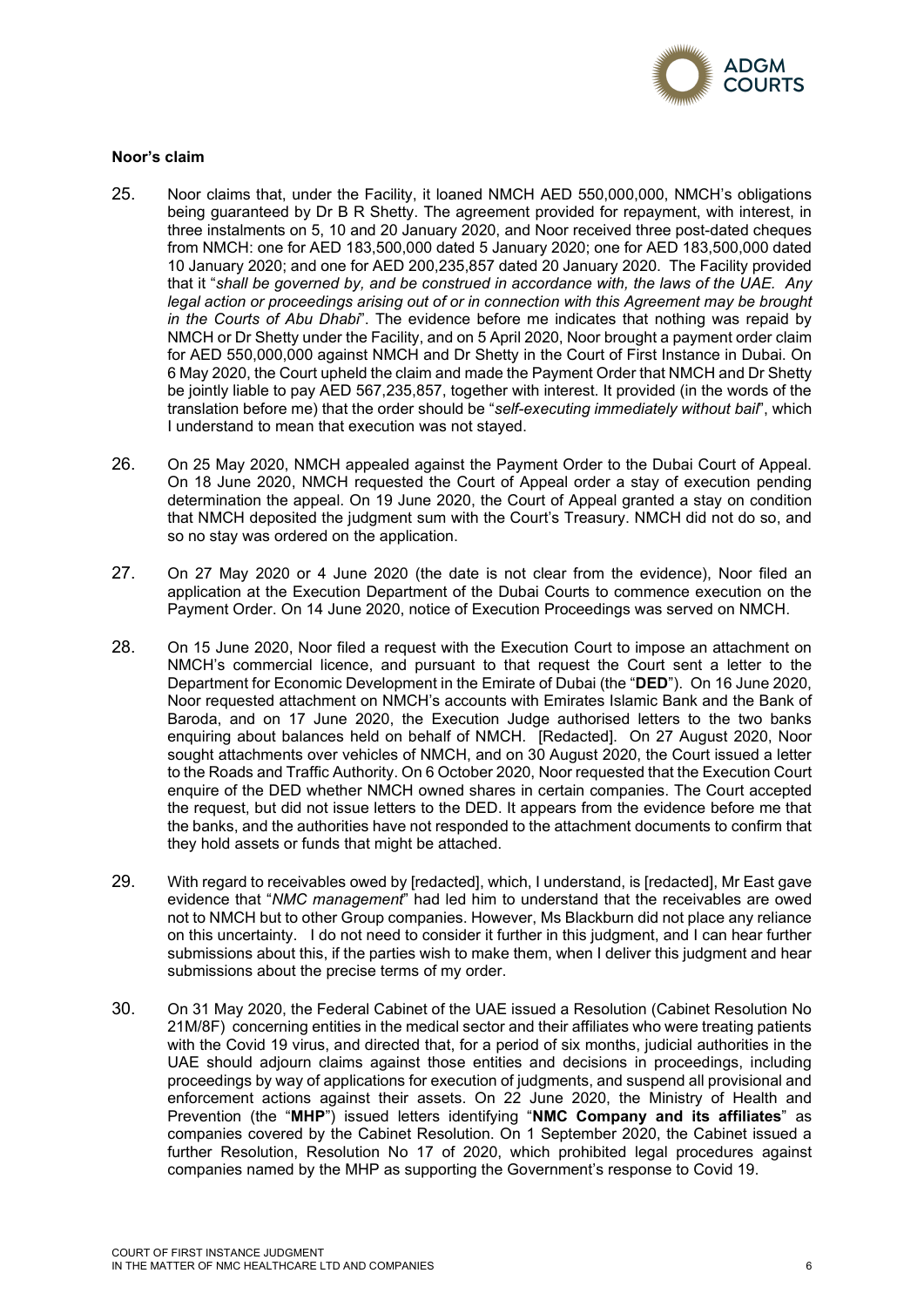

- 31. In response to the Cabinet Resolution No 17 of 2020, on 15 December 2020 the Dubai Court of Appeal stayed the appeal against the Payment Order for six months. After the six months' period had expired, NMCH submitted to the Dubai Court of Appeal a memorandum, with supporting documents, requesting that the proceeding be stayed on the basis of the Administration Order and the Deputisation Letter, and also challenged the Court's jurisdiction in respect of the Payment Order Appeal on the basis that the Administration Order gave the ADGM Court jurisdiction over claims against it and that such claims were to be determined in accordance with ADGM's insolvency regime.
- 32. On 15 February 2022, the Court of Appeal issued its decision on the Payment Order Appeal, dismissing the appeal and upholding the Payment Order. On 28 February 2022, NMCH registered an appeal to the Court of Cassation against the Court of Appeal's decision. As I have said, on 28 March 2022, the Court of Cassation ordered a stay of execution pending determination of the appeal.
- 33. I return to the proceedings brought by Noor to enforce the Payment Order. On 19 June 2020, NMCH challenged the attachment orders relating to the commercial licence and the bank accounts, and requested that any decision in the case be deferred in accordance with the Cabinet Resolution No 21M/8F. On 21 June 2020, the Execution Court stayed those execution procedures.
- 34. **[Redacted]**
- 35. On 14 March 2021, NMCH, relying upon the Administration Order, requested the Execution Court to stay execution procedures in respect of the Payment Order until the end of the Administration of NMCH. On 7 April 2021, Noor made further requests for attachments over NMCH's bank accounts with Emirates Islamic Bank and the Bank of Baroda: the Execution Court accepted the requests, but did not issue a letter of enquiry to the banks. On 18 May 2021, the Execution Judge acceded to the request of 14 March 2021, and gave instructions that enforcement against NMCH be stayed.
- 36. On 13 September 2021, Noor submitted an application that the execution procedures be resumed on the basis that the ADGM Court has no jurisdiction outside the Emirate of Abu Dhabi. On 6 January 2022, Noor made a further request to continue the execution procedures, apparently on the basis that, NMC Healthcare LLC being a different legal entity from NMCH, the Administration Order did not apply to it. On 7 January 2022, the Execution Judge re-opened the enforcement procedures in response to Noor's request. However, on 10 January 2022, NMCH made a request to the Execution Judge to reinstate the stay, observing that the decision to lift it was inconsistent with the decision of 18 May 2021, and that the Deputisation Letter covered, inter alia, NMCH. On 11 January 2022, in response to NMCH's request, the Execution Judge reinstated the stay on execution.
- 37. On 13 January 2022, Noor submitted another request to the Execution Judge, asking that the decision of 11 January 2022 be revoked and to re-open the execution procedures, apparently again arguing that the company registered as NMCH in the ADGM is a different legal entity from NMC Healthcare LLC, originally incorporated in Dubai. On 26 January 2022, the Execution Judge rejected that request, and on 4 February 2022 Noor filed an appeal against that decision.
- 38. On 22 February 2022, Noor requested the Execution Judge to issue a letter to the Abu Dhabi Courts, asking for documents submitted with the Deputisation Letter that showed that NMCH was not covered by the Administration Order, and that NMC Healthcare LLC was a different entity from NMCH. It appears from the information before me that the Judge has not made a decision on this request.
- 39. On 24 February 2022, Noor made the 24 February application, in which it again requested that the enforcement procedures be continued, relying on the decision of the Court of Appeal of 15 February 2022 upholding the Payment Order. The Execution Judge has not made a decision on the 24 February application. He called a meeting on 9 March 2022 to discuss developments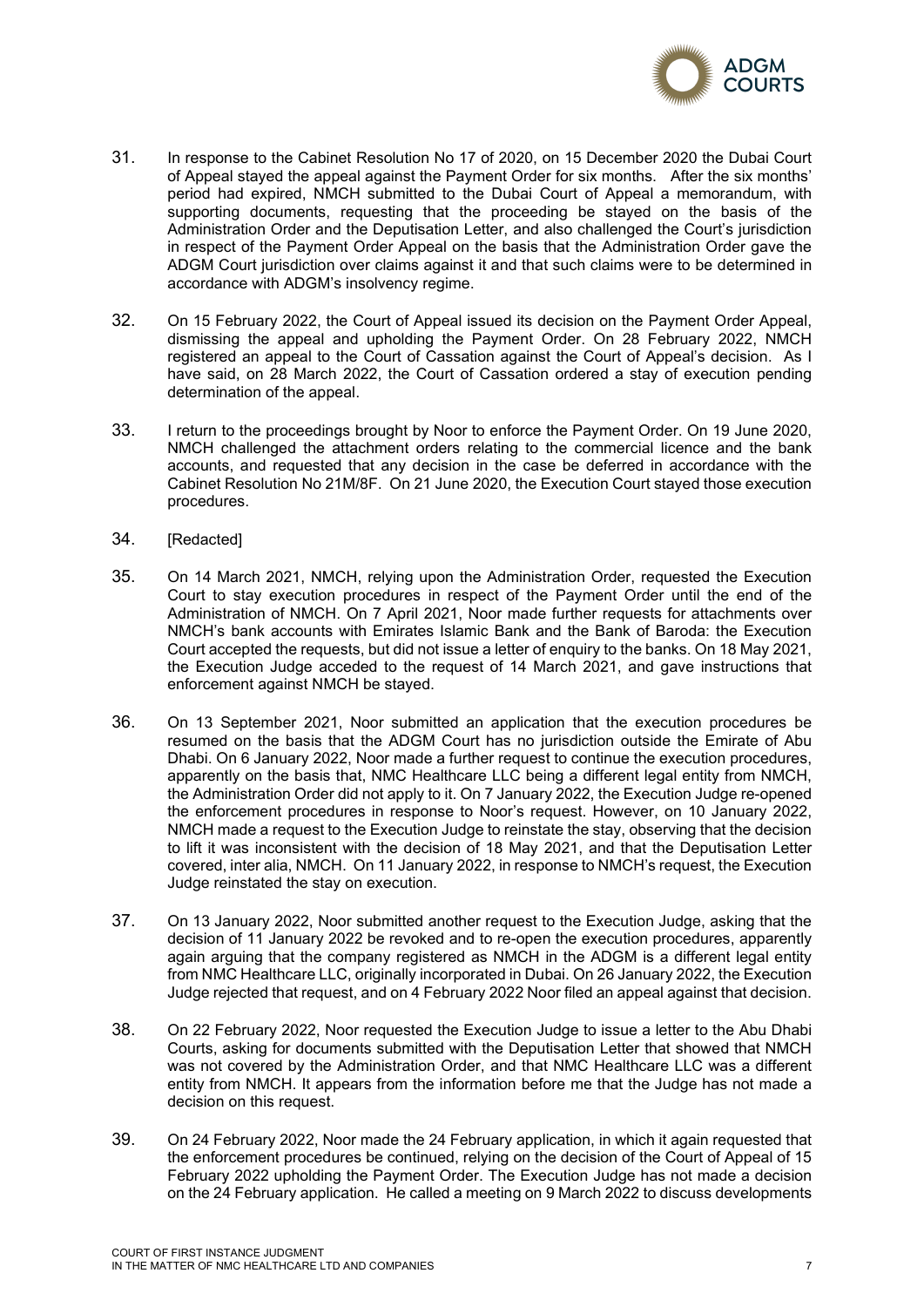

in the case, and according to Mr Al Osaiba, Noor's lawyers requested the Judge to revoke the decision to stay the execution procedures and to re-open them. At the meeting, the Execution Judge told the parties that he would request the Abu Dhabi Court to send a further copy of the Deputisation Letter.

- 40. According to Mr Al Osaiba, on 10 March 2022, Noor submitted a new request to the Execution Court, asking that it send a letter to the DED to provide the Execution Court with a copy of the memorandum of association and other documents in order to prosecute the execution procedures. According to the information available to me, no decision has been made on this request.
- 41. By a decision of 9 March 2022, the Dubai Court of Appeal rejected Noor's appeal in the Execution appeal against the decision of the Execution Judge of 26 January 2022, and upheld that decision. According to the translation of the judgment that is in evidence before me, the Court of Appeal was satisfied that the Deputisation Letter covered NMCH, and that NMCH "*is subject to restructuring procedures and two administrators were appointed therefore, and then all judicial procedures shall be legally suspended*".
- 42. By his witness statement of 14 March 2022, Mr Al Osaiba made further complaints that Noor had filed two further new applications to pursue execution of the Payment Order in Dubai.

#### **Noor's response to the Order of 1 March 2022**

- 43. NMCH complains, relying on evidence of Mr Al Osaiba, that Noor has failed to comply with the order of this Court of 1 March 2022 in that (i) it has continued with procedures before the Dubai Courts to execute the Payment Order, and (ii) it did not take steps to withdraw the 24 February application forthwith or before 5.00pm on 8 March 2022. Noor did not argue that it had complied with the order to withdraw the 24 February 2022, but the witness statements of Mr El Hassan of 14 March 2022 and Mr Al-Sharif of 15 March 2022 give an account of Noor's recent dealings with the Execution Court in answer to Mr Al Osaiba.
- 44. NMCH did not submit that I should refuse to hear representations on behalf of Noor because it had not complied with the order of 1 March 2022. Nor has NMCH brought proceedings against Noor for contempt of court, but has expressly reserved its right to do so. In these circumstances, I do not need to engage in this judgment with NMCH's complaints about Noor's non-compliance with the order and since NMCH's allegations might need to be considered and determined by the Court on a future occasion, I shall say nothing more about them.

#### **The Court's Jurisdiction to grant the Injunction.**

45. Article 13(7) of Abu Dhabi Law No. (4) of 2013, as amended by Abu Dhabi Law No. (12) of 2020, (the "**Amended Founding Law**") provides as follows:

*"The Court of First Instance and [sic] shall have exclusive jurisdiction to consider and decide on matters according to the following:*

- a. *Civil or commercial claims and disputes involving the Global Market or any of the Global Market Authorities or any of the Global Market Establishments;*
- b. *Civil or commercial claims and disputes arising out of or relating to a contract entered into, executed or performed in whole or in part in the Global Market, or a transaction entered into or performed in whole or in part in the Global Market, or to an incident that occurred in whole or in part in the Global Market;*
- c. *Any appeal against a decision or a procedure issued by any of the Global Market Authorities according to the Global Market Regulations;*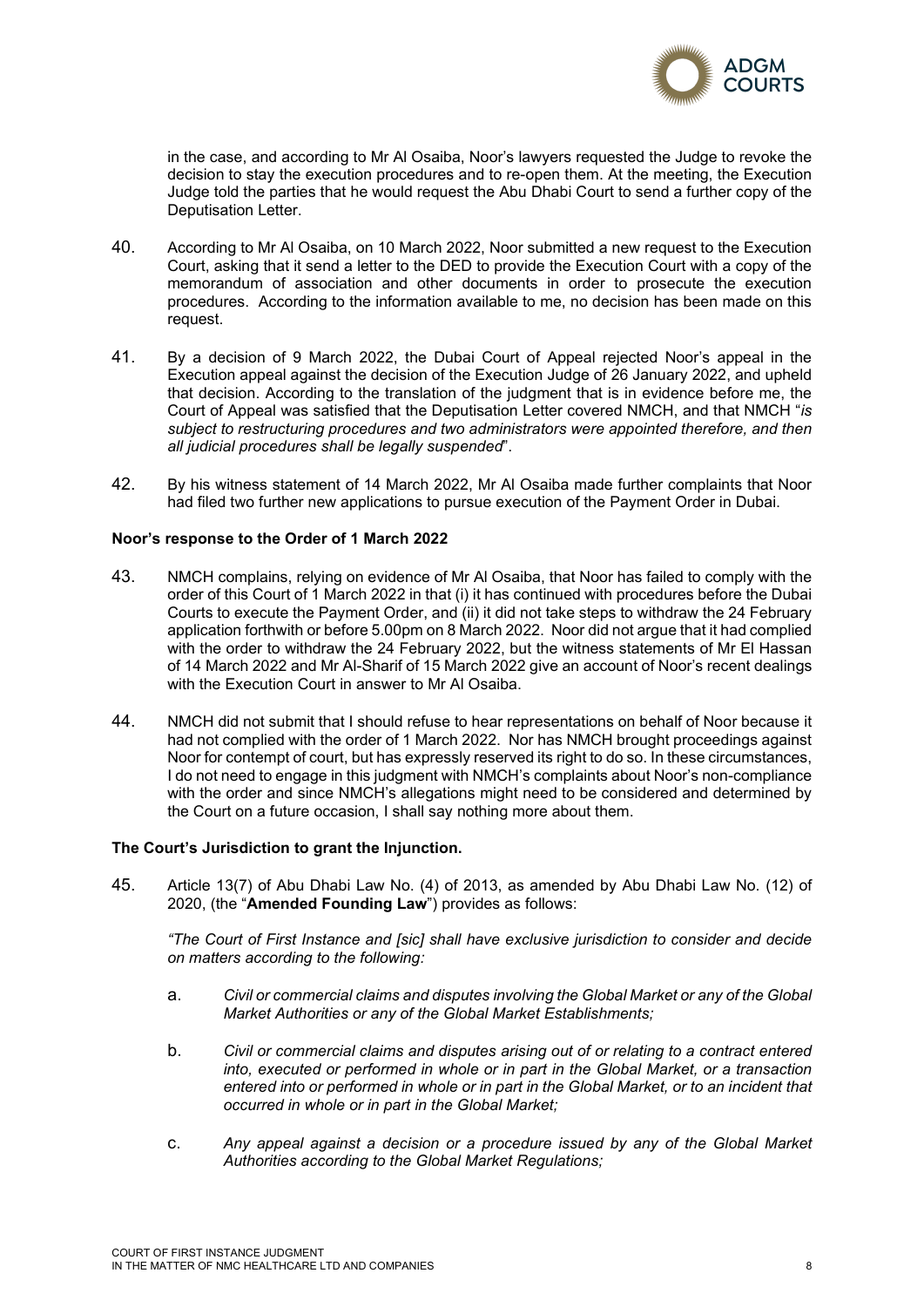

- d. *Any request, claim or dispute which the Global Market's Courts has the jurisdiction to consider under the Global Market Regulations;*
- e. *Any issues concerning the interpretation of any articles of the Global Market Regulations".*
- 46. With regards to Article 13(7)(a) of the Amended Founding Law, "*Global Market Establishments*" is defined in Article 1 as follows: "*Company, Any branch, representative office, institution entity, or project registered or licensed to operate or conduct any activity within the Global market by any of the Global market Authorities according to the provisions of this law or the Global market regulations or the executive resolutions including the licensed financial Global market Establishments*.". NMCH is therefore a Global Market Establishment. With regard to Article 13(7)(d) and Article 13(7)(e) of the Amended Founding Law, "*Global Market Regulations*" is defined in Article 1 to mean "*Any regulations or resolutions related to the Global market and issued by the Board of Directors*". It therefore includes the IR, which the Board of Directors of the Abu Dhabi Global Market, in exercise of its powers under Article 6(1) of the Founding Law, enacted on 3 March 2015. NMCH submits that therefore its claim against Noor is covered by Articles 13(7)(a), 13(7)(d) and Article 13(7)(e) of the Amended Founding Law, a*nd possibly also by Article 13(7)(b), in that the DOCA might be characterised as a "*transaction" entered into in the ADGM.
- 47. In its skeleton argument for the hearing on 14 March 2022, Noor submitted that Article 13(7) should not be given so wide a meaning as to cover all cases involving an ADGM entity. It argued that Articles  $7(1)(a)$  and  $7(1)(b)$  should be read together, and the ADGM Court has jurisdiction under Article  $7(1)(a)$  only if Article  $7(1)(b)$  is also satisfied. Its argument was that, otherwise and were Article 13(7)(a) interpreted more widely, "*any ADGM company could rely on Article 13(7)(a) to defeat an exclusive jurisdiction clause in favour of a different jurisdiction*" and "[*s]uch an interpretation would run contrary to all established principles of international law*". As Mr Blackburn acknowledged during the hearing, this submission overlooked Article 13(9) of the Amended Founding Law, which provides that, "". *Notwithstanding the provisions of paragraph (7) of this Article, the parties may agree to refer their claims or disputes to arbitration, or, in relation to the issues specified in sub-paragraphs 7(a) and (b), may agree in their commercial contracts and transactions to submit to the jurisdiction of any other court other than the Global Market's Court of First Instance*". In any case, I reject Noor's argument: the conditions set out in Articles 7(1)(a) to (e) are to be interpreted separately, and the ADGM Court has jurisdiction to consider and decide on a matter that satisfies any one of them.
- 48. It was also said by Noor that ADGM cannot assume jurisdiction under Article 13(7)(a) of the Amended Founding Law, since the Facility provided that any legal action or proceedings arising out of or in connection with it might be brought in "*the Courts of Abu Dhabi*". In my judgment, this does not assist Noor. First, as a matter of interpretation of the Facility, I consider that the expression "*the Courts of Abu Dhabi*" includes the Courts of ADGM, which are Courts of the Emirate of Abu Dhabi. This view is consistent with the approach of the Courts of the Dubai International Financial Centre to the interpretation of such terms as "*courts of Dubai*", for example in *Goel v Credit Suisse (Switzerland) Limited*, [2021] DIFC CA 002. Secondly, the ADGM Court is not asked to assume jurisdiction about an issue concerning the Facility: Noor has its judgment in Dubai by way of the Payment Order, and, as I shall explain, in Abu Dhabi it has had its proof of debt admitted, subject only to a set-off of US\$ 5 million, which it did not challenge. Thirdly, the effect under Article 13(9) of an agreement between the parties to the jurisdiction of another court is not that the Court is deprived of jurisdiction which it would otherwise have under Article 13(7), but that the Court may, and perhaps generally will, stay proceedings before it so as to give effect to the parties' agreement: the question whether the Court should stay proceedings or exercise its jurisdiction ultimately depends upon where the interests of justice lie: see *Donohue v Armco Inc and others*, [2001] UKHL 64, which I cited in *Fleming v Dubai Islamic Bank PJSC*, [2021] ADGMCFI 0006 at para 116.
- 49. I accept that NMCH's argument that this matter is covered by Article 13(7)(a) of the Amended Founding Law. I therefore do not need to consider whether it is also covered by other provisions of Article 13(7).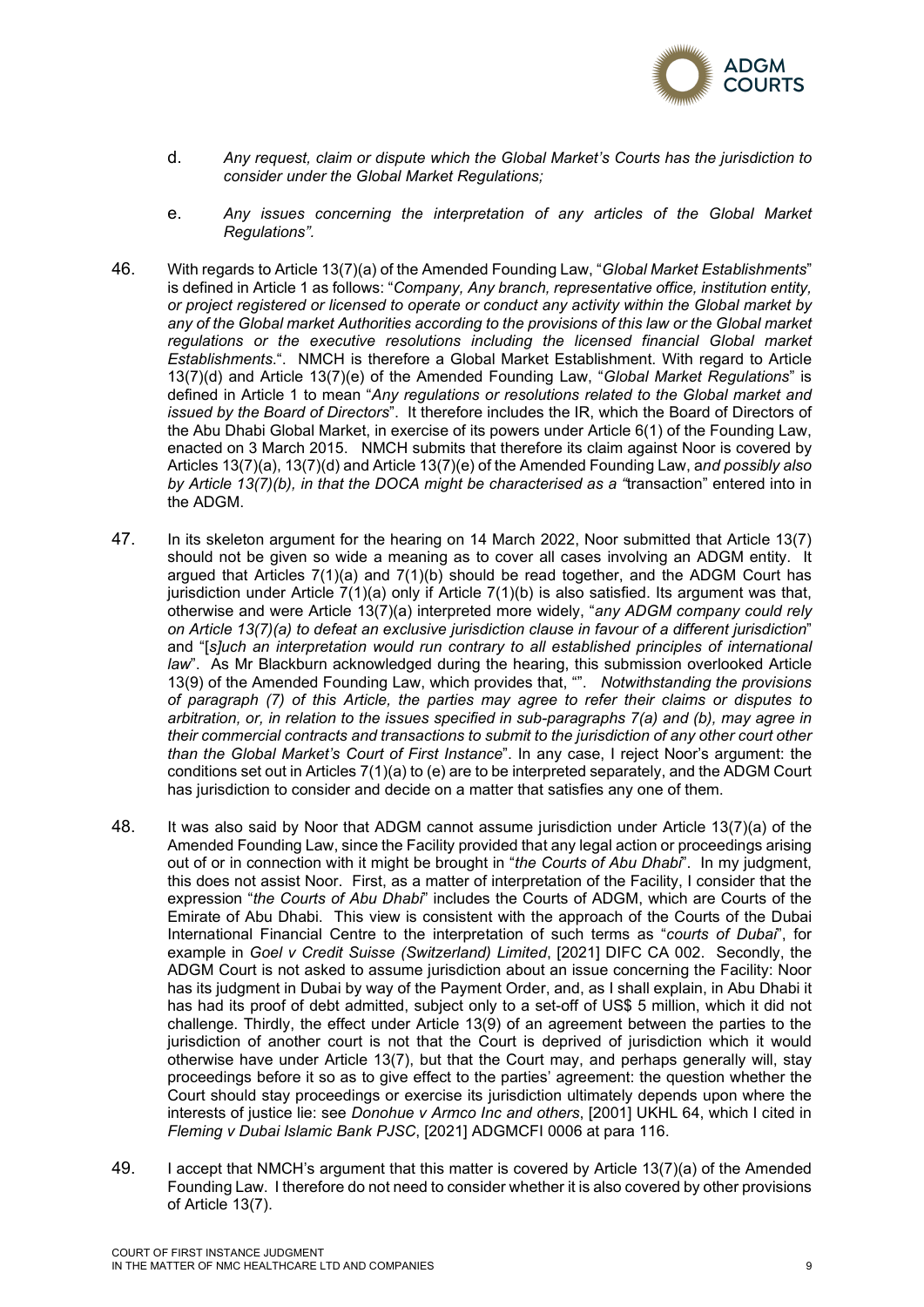

- 50. Under section 41(1) of the *ADGM Courts, Civil Evidence, Judgments, Enforcement and Judicial Appointments Regulations 2015*, this Court has power to make an interim or final order for "*an injunction ... in all cases in which it appears to the Court to be just and convenient to do so*." At the hearing of 14 March 2022, Mr Smith submitted that there are two grounds on which it would be just and convenient to make the injunction that NMCH seeks: first, because it will protect the assets in the administration estate of NMCH; and secondly because, in seeking to take execution procedures against NMCH and its assets in the Courts of Dubai, it is acting in breach of the DOCA. (At the hearing on 1 March 2022, NMCH had also argued that the Court should grant an anti-suit injunction on the grounds that Noor's conduct was vexatious and oppressive, but that submission was not pursued at the inter parties hearing.)
- 51. It is well-established that the court will sometimes grant injunctions in order to protect the assets in an insolvent estate: see Dicey, Morris and Collins, The Conflict of Laws, 15<sup>th</sup> Ed (2012), para 31.039: "*The courts will, in certain circumstances, restrain a creditor from taking proceedings abroad to recover a debt due to the bankrupt, in order to maintain an equal distribution of the assets among the creditors generally. They will grant an injunction to restrain a creditor resident in England from suing abroad; but they will not restrain a creditor resident abroad from suing abroad, unless he has claimed in the English bankruptcy. In all reported cases, the creditor restrained was either resident in England or had proved in the English Bankruptcy*". As with all injunctions of this kind, the fundamental principle, firmly established since the ruling of Leach V-C in *Bushby v Munday*, (1821) 5 Madd 297, 307, is that the court does not purport to interfere with any foreign court, but may act personally on a defendant by restraining him from commencing or continuing proceedings on a foreign court where the ends of justice require.
- 52. The principles were considered in the context of a corporate liquidation in the judgment of Lords Sumption and Toulson in the Privy Council in *Stichting Shell Penioenfonds v Krys*, [2014] UKPC 41. It establishes that, when making an order of this kind, the court acts "*not in the interest of any particular creditor or member, but in that of the general body of creditors and members*", and to promote "*the broader public interest in the ability of a court exercising insolvency jurisdiction in the place of the company's incorporation to conduct an orderly winding up of its affairs on a world-wide basis, notwithstanding the territorial limits of its jurisdiction*" (at para 24). It is explained (at para 42) that the question whether the creditor should be restrained from pursuing proceedings in another court does not turn upon the relative convenience or appropriateness of litigation in the different jurisdictions, but on which court is in a position to determine priorities between creditors generally and whether one creditor should be allowed to invoke the jurisdiction of another court in order to obtain an unjustified propriety in violation of the statutory scheme for distribution of assets of the insolvent debtor
- 53. Lords Sumption and Toulson also explained that the basis for the jurisdiction is not vexatious or oppressive conduct on the part of the creditor. In this case, Noor submits that it has done nothing that could properly be regarded as vexatious or oppressive in obtaining the Payment Order in the Courts of Dubai and seeking to enforce it, and that its conduct has not been unconscionable. It has simply obtained a judgment debt, and indeed did so before NMCH became registered in the ADGM and before it went into administration. I accept that submission, but it provides no answer to NMCH's claim.
- 54. The *Stichting Shell* concerned a pre-judgment attachment over the assets of a company in liquidation. The same principles apply where an insolvent company is subject to an administration order, as was established in the decision in the English Court of Appeal of *Bloom v Harms Offshore AHT "Taurus" GmbH & Co*, [2009] EWCA (Civ) 632, in which Stanley Burnton LJ said that the jurisdiction is not "*confined to the protection of assets of a company that is being wound up*" and is "*available to protect the assets of a company in administration. I do not accept that the protection of the assets of a company in administration is to be regarded by the court as differing in substance from the protection of the assets of a company in compulsory liquidation*" (at para 22).
- 55. I am also satisfied that Mr Smith's alternative argument, that Noor is acting in breach of the DOCA, would, if made out on the facts, provide a proper basis for granting the injunction that NMCH seeks. Under section 76(1) of IR, the terms of the DOCA are binding on all creditors.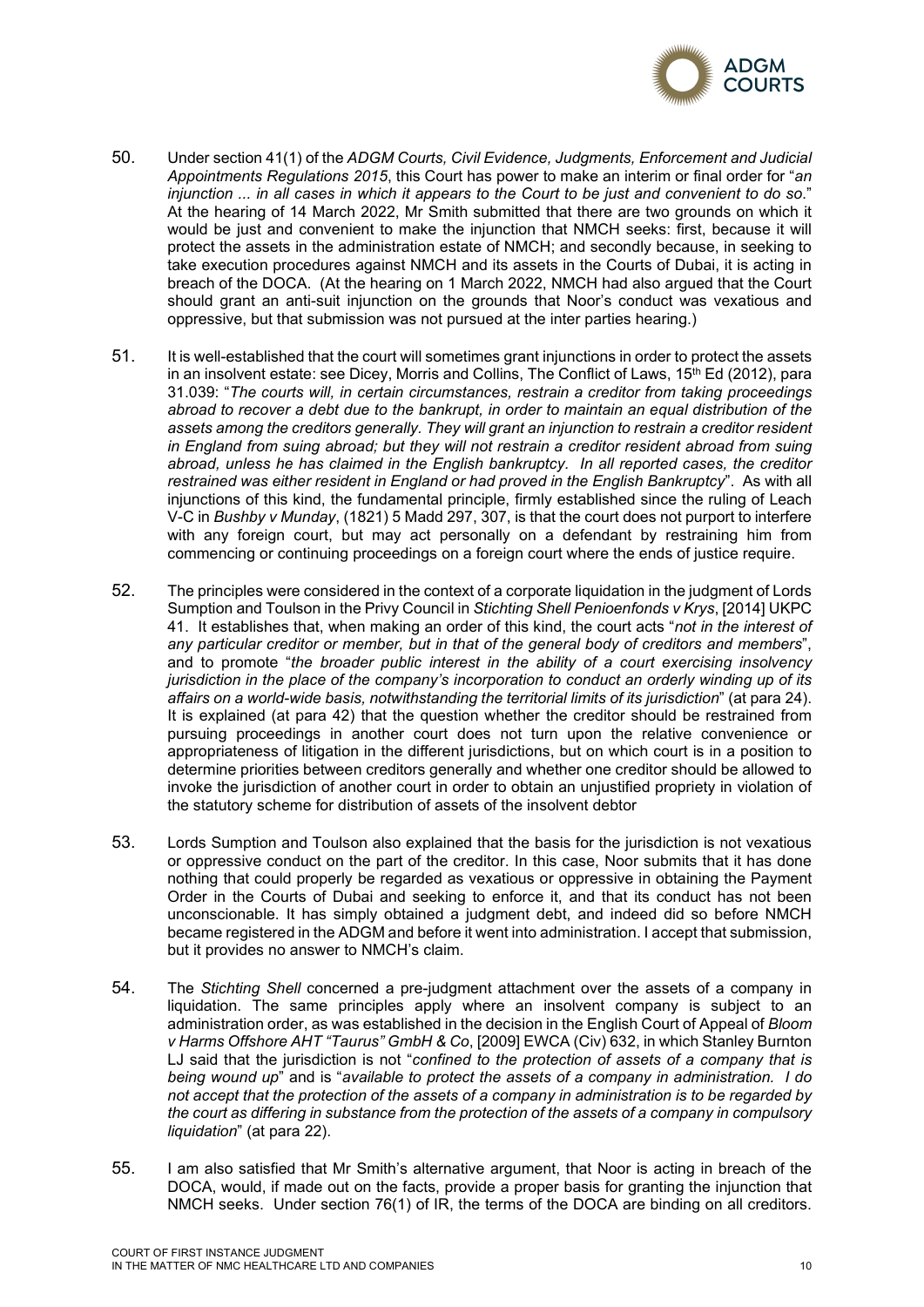

The position is clearly explained in *DSC Holdings Australia Pty Ltd v Helenic Pty Ltd*, (2014) 307 ALR 143, by Leeming JA who was considering the comparable position under the Corporations Act, 2001: "*A resolution in favour of a deed of company arrangement resembles a creditors' scheme of arrangement, in that all creditors - even those voting against it - are bound. ... the mere carriage of a resolution has legal effect, subject to successful application being made to a court to set it aside. Upon the resolution being carried, the administrator is required to bring into existence and execute a deed ... which binds all creditors, even those voting against it ..., who may not act inconsistently with the deed even before it is executed* ..." (at para 73). In some ways, the position of the creditor, whether or not it votes for the DOCA, is comparable to that of a contracting party, and in my judgment, the creditor's obligation to comply with the terms of the DOCA may be enforced by injunctive relief, just as contractual obligations will be restrained by injunctive relief on as a breach of contract may be restrained: see Snell's Equity 34th Ed (2019) at para 18-035, "*A party to a contract has a right to its performance and not merely to compensation for breach, and hence an injunction will be granted to restrain breaches of negative contracts, almost as of right*", citing *Doherty v Allman*, (1878) 3 App Case 709, 720 per Lord Cairns LC.

## **The Court's Jurisdiction over Noor**

- 56. As is reflected in the paragraph of Dicey, Morris and Collins that I have cited, the jurisdiction to make an order of this kind depends on the Court having personal jurisdiction over the creditor whom it is asked to restrain. This necessarily follows from the fact that it is acting in personam, against the creditor: see the *Stichting Shell* case at para 27. The personal jurisdiction can be established by the presence of the creditor in the jurisdiction or by the creditor accepting the jurisdiction of the Court by submitting a proof in the administration or other insolvency procedures supervised by the Court. As was explained by Gloster LJ in the decision of the English Court of Appeal in *Erste Group Bank AG v JSC "VMZ Red October"*, [2015] EWCA 379, at para 51, "*The English law principle ... is that a foreign creditor submits to the jurisdiction of the court supervising a company's insolvency by proving in that insolvency. That, by itself, is sufficient without more (and irrespective of whether the proof has been accepted or a dividend has been received) to require the creditor to have all questions, of whatever kind, as against the debtor resolved in the insolvency as administrated by the court of the jurisdiction of that insolvency*".
- 57. Further, as Mr Smith submitted, two corollaries of this principle, both stated in the *Stichting Shell* case (cit sup) at paras 31 and 32, are these:
	- a. The creditor submits to the jurisdiction of the court of the insolvency from the time when it submits a proof.
	- b. Submission to the jurisdiction of the court of the insolvency constitutes submission to any order of the court in connection with the insolvency procedure, including orders for injunctive relief.
- 58. In this case, Noor submitted a proof in the administration of NMCH on 13 October 2020 in the sum of AED 567,235,867, the equivalent of some US\$ 154,454,964, and thereby submitted to the jurisdiction of the ADGM Court.
- 59. I mention for completeness that on 1 November 2021, Mr Fleming and Mr Cairns, in their capacity as Joint Administrators of the NMCH DOCA, rejected the proof as to US\$ 5,000,000 on the basis of a set-off against the claim, and accepted it in the sum of US\$ 149,454,964. On 15 November 2021, Noor wrote to the Joint Administrators that it agreed and approved the rejected claim of US\$ 5 million "*provided that [NMCH] will pay the admitted claim amount of USD 149,454,964 within 30 days with effect from the date hereof*". The condition that Noor sought to impose was not accepted by the Joint Administrators, but Noor did not appeal against part of its claim being rejected, and the time for appealing has now elapsed under the terms of the DOCA. On 22 November 2021, the Joint Administrators notified Noor that they intended to pursue an offensive claim against Noor, on the basis of a fraud for which Noor was liable. None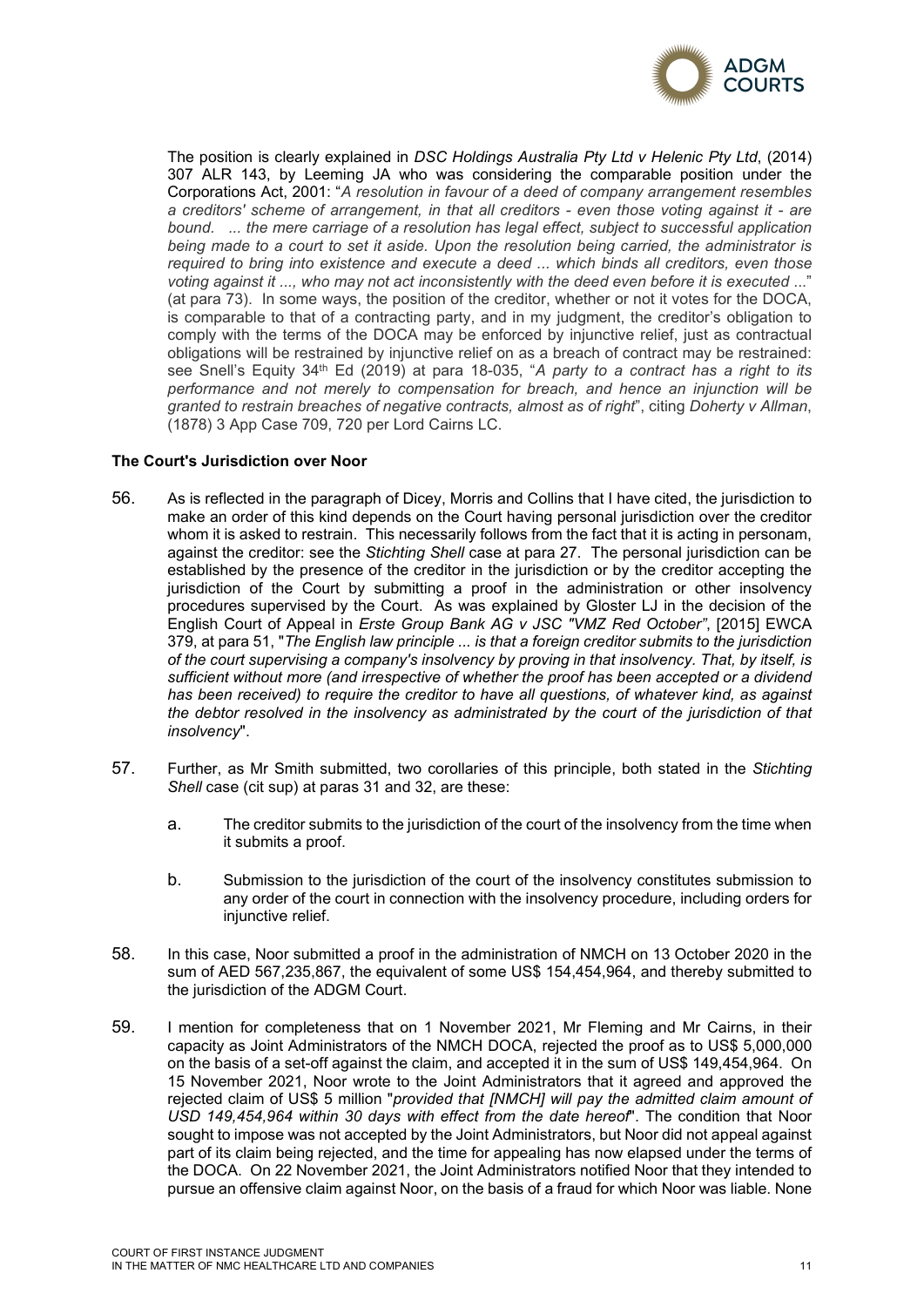

of this history affects the position with regards to the Court's jurisdiction over Noor, which is established by the submission of the proof of debt in itself.

60. I therefore conclude that the Court has jurisdiction to make the injunction that NMCH claims, subject to Noor's arguments to which I now come.

## **The jurisdiction of Dubai Courts over the enforcement issues**

- 61. Noor submits that the Courts of Dubai have jurisdiction over the Payment Order claim and enforcement of Noor's judgment on it. Mr Alzaabel referred to Articles 31(1) and 31(3) of the UAE Civil Procedure Law, which provide: "*The court in which area the defendant's residence exists, should have the jurisdiction unless the law stipulates otherwise, in case he had not a residence in the state, the jurisdiction should be given to the court in which area his residence or his workplace exists*"; and "*The jurisdiction should be in the commercial matters of the court in which circuit the prosecuted residence exists or be given to the court in which circuit the agreement has been concluded, totally or partially executed or to the court in which circuit the agreement should be executed*". Noor also relied on Article 63(1) of the Regulations of the Civil Procedure Law, which states that the *"creditor shall first of all instruct the debtor to pay the debt within a period of five days at least, and then obtain a payment order from the judge of the court in which the debtor's residence is located, or for the court within which jurisdiction the agreement was made, in whole or in part, or the agreement shall be fulfilled within the jurisdiction*...".
- 62. I accept this submission. When Noor brought its claim for the Payment Order on 8 April 2020, NMCH was incorporated in Dubai, and the claim was properly brought in the Courts of Dubai. Moreover, it in no way detracts from or limits the jurisdiction of the Courts of Dubai that Noor has submitted to the administration jurisdiction of the ADGM Court by submitting a proof of debt in the administration. The Courts' jurisdiction cannot be waived: see the judgment of the *Federal Supreme Court in Civil Cassation No 113 of 2016, session of 11 April 2016*.
- 63. Noor also argued that NMCH has invoked and submitted to the jurisdiction of the Courts of Dubai, and that it cannot now reject or dispute it. First, it participated in and invoked the procedures of the Dubai courts by appealing to the Court of Appeal against the Payment Order, and applying for a stay of execution pending the Appeal; and on and after 19 June 2020, it challenged the attempts of Noor to enforce the Payment Order. Secondly, it requested the Abu Dhabi Courts to issue the Deputisation Letter to have the Administration Order enforced in Dubai through the Dubai Courts.
- 64. NMCH denies that it has submitted to the jurisdiction of the Dubai Courts. Mr Al Osaiba gave evidence that it has always challenged the jurisdiction, and, after it entered into administration on 27 September 2020, it challenged the jurisdiction on the basis of article 35 of the Civil Procedure Code, which provides that, "*The actions concerning commercial bankruptcy fall under the jurisdiction of the court in whose circuit is located the bankrupt business concern, and in the case of numerous branches the court of the branch which was used as a headquarter for its commercial activities shall have jurisdiction..... As for the actions arising out of bankruptcy, they should be instituted before the court which declared the bankruptcy*".
- 65. I do not need to consider whether NMCH submitted to the jurisdiction of the Courts of Dubai in any respect or for any purpose, and, if so, in what respect and for what purpose, because these questions are irrelevant to NMCH's claim for an injunction. NMCH does not dispute that the Dubai Courts have jurisdiction over the Payment Order claim, and it is no part of its claim that the Dubai Courts have exercised jurisdiction over a claim that is not properly before it.
- 66. A claim for an anti-suit injunction is not debarred by an application to the foreign court to challenge proceedings there. I see no reason of principle that it should do so, and the authorities show that it does not. In the case of *Bloom v Harms Offshore AHT "Taurus" GmbH & Co KG*, (loc cit), the administrators sought to overturn the attachments in New York, and indeed Stanley Burnton LJ, in upholding the claim for injunctive relief, said that he considered the bankruptcy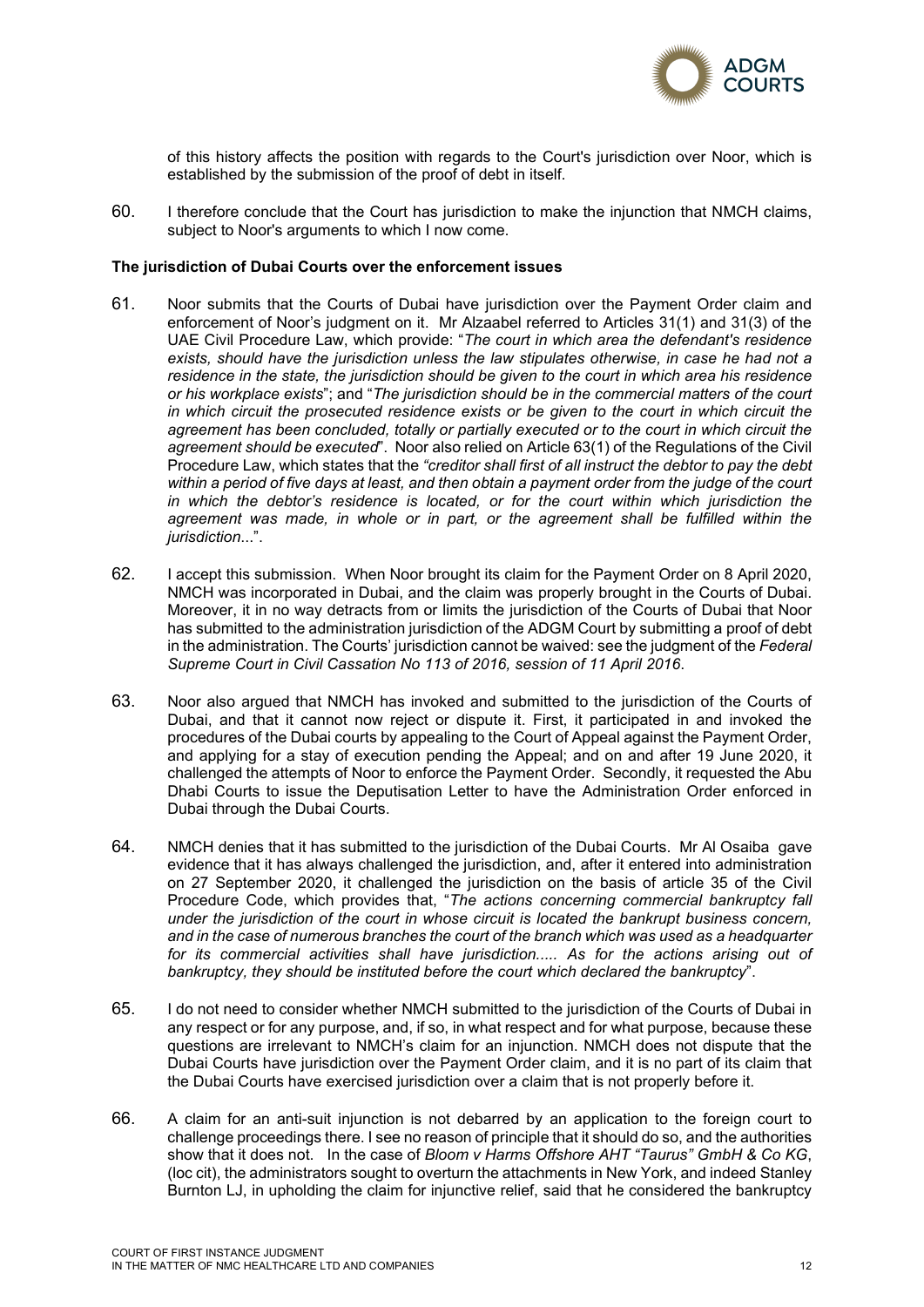

judge in New York would be assisted by being made aware of the views of the English Court. In the *Stichting Shell* case too, the application for an injunction followed failed changes to the attachments in the District Court of Amsterdam. Thus, the approach of the courts in cases of insolvency and injunctions to protect the insolvency process reflects that to anti-suit injunctions generally: see, for example, *Riverrock Securities Ltd v International Bank of St Petersburg (JSC)*, [2020] EWHC 2483, citing *Ecobank Transnational Inc v Tanoh*, [2015] EWCA Civ 1309: "*It is ... clear that a failed attempt to stay the foreign proceedings does not of itself preclude an application to the English court for an* [anti-suit injunction] ..." (at para 30).

## **Noor's Submission about the UAE Constitution**

- 67. Noor submits that any issues involving a conflict of laws between the Courts of two Emirates in the UAE are to be determined by the Federal Supreme Court of the UAE, and not by decisions of local juridical authorities of any Emirate. Accordingly, it observes, there is no precedent for a court in the UAE to make an anti-suit injunction to prohibit proceedings, whether by way of a claim or to enforce a judgment, in the courts of another Emirate. Anti-suit injunctions have been made by Courts of the DIFC (see *Emirates NBD Bank PJSC v KBBO CPG Investment LLC*, CFI 045/2020, *Ludhyan v Lucina*, [2020] DIFC Arb 27) but, as Ms Blackburn observed, the orders in those cases prohibited proceedings in the Courts of Dubai, and therefore proceedings within the same Emirate. On the other hand, I was referred to no case in which a Court of the UAE refused an anti-suit injunction prohibiting proceedings in another Emirate on the basis of Noor's argument, and Noor cited no judicial authority in support of its proposition.
- 68. Noor's argument has two strands. First, it submits that the only procedure available to NMCH to challenge the jurisdiction of the Dubai Courts to determine whether Noor can enforce the Payment Order over NMCH's assets is to apply to the Federal Supreme Court. Here, it refers to Article 99 of the Constitution, which provides that, "*The Supreme Court of the Union shall be competent to render judgment in the following matters: - ... (8) Conflict of jurisdiction between the judicial authority in one Emirate and the judicial authority in another Emirate, and the classification of the principles relating thereto in a Union law*".
- 69. Secondly, Noor submits that the ADGM Courts have no authority to make an anti-enforcement injunction to prohibit enforcement proceedings in Dubai because it would violate Articles 3 and 104 of the Constitution to do so. Article 3 provides that, "*The member Emirates shall exercise sovereignty over their own territories and territorial waters in all matters not within the jurisdiction of the Union as assigned in this Constitution*". Article 104 of the Constitution provides that, "*The local judicial authorities in each Emirate shall have jurisdiction in all judicial matters not assigned to the Union judicature in accordance with this Constitution*". With regards to the position of free zones, such as ADGM, Noor relied on Cabinet Resolution No 28 of 2007, whereby it was provided that, "*Companies and establishments wishing to carry on their activity outside the financial free zones and in the State shall be governed by the federal laws applicable to the State including the civil and commercial federal laws and the resolutions enforcing the same and the procedures followed in that respect*".
- 70. Thus, while Ms Blackburn did not dispute that the ADFM Court has jurisdiction to make antisuit orders to restrain proceedings in a foreign court or in another Court in Abu Dhabi, she submitted that it has no power to make an anti-suit injunction in respect of proceedings in the Courts of another Emirate.
- 71. The first strand of Noor's argument raises a question about whether any "[c]onflict of jurisdiction" has arisen between the Courts of Dubai and this Court. Noor submits that there is a conflict between the Administration Order and the decision of the Court of Appeal of 15 February 2022. I must therefore consider what exactly the Court of Appeal decided. (There are in evidence before me two translations of the Court of Appeal's judgment: my citations below are from the translation exhibited by Mr Al Osaiba to his witness statement of 26 February 2022. Neither Mr Smith nor Ms Blackburn suggested that the translation exhibited by Mr El Hassan to his statement of 10 March 2022 is materially different.)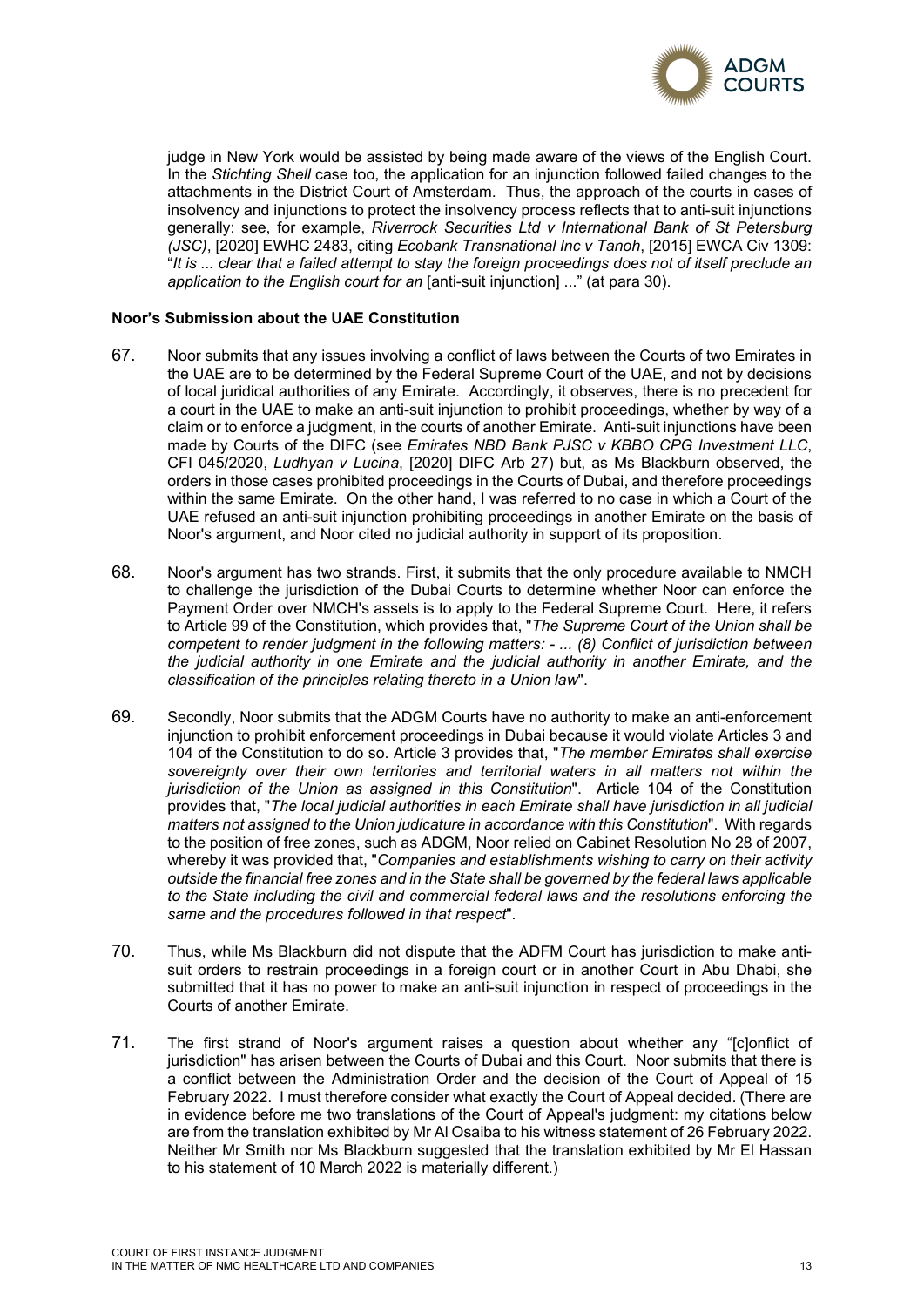

- 72. The Court of Appeal had before it an appeal against the Payment Order made on 6 May 2020. The Court of Appeal's judgment refers to these arguments presented by NMCH in support of its appeal:
	- a. First, it was said that the Courts of Dubai lacked jurisdiction to make the Payment Order because the Facility was concluded in Abu Dhabi and because of the jurisdiction clause in the Facility. Furthermore, it was said that Noor had brought proceedings in Abu Dhabi before it brought the Payment Order claim in Dubai.
	- b. Secondly, NMCH argued that the Facility was entered into and implemented in bad faith and unlawfully.
	- c. Thirdly, NMCH argued that conditions for issuing a payment order were not met, including that the debt was to be established in writing and of a specified amount, and that it was due and payable.
	- d. Fourthly, it was said that the order was made against a party with no capacity.

The Judgment records also that NMCH, in its notice of appeal, sought a stay of execution on the Payment Order pending determination of the appeal against it.

- 73. Mr Al Osaiba gave evidence in his witness statement of 26 February 2022 that, at some stage during the appeal proceedings, "*NMCH added a further jurisdiction challenge to the Payment Order Appeal on the basis that as it had entered bankruptcy proceedings in the ADGM, the ADGM Court now had jurisdiction over claims against it so that all creditor claims could be determined in accordance with the ADGM insolvency regime*".
- 74. Having considered the grounds of appeal, and also an appeal by Dr Shetty, the Court of Appeal said that its decision to dismiss the appeal was not affected by what was said by NMCH about enforcement of the Administration Order, which stipulates that "*it is not permissible to file lawsuits against [NMCH] or take any legal action unless getting approval of the Administrators or by getting a decision from the Abu Dhabi Global Market Court*". The Court of Appeal said that there were two reasons that the Administration Order was "*invalid*" against Noor: (i) first, Noor filed its claim for the Payment Order before the Administration Order was made; and (ii) secondly, while the Administration Order states a requirement for the approval of the Joint Administrators for proceedings, they had not been appointed when the claim for the Payment Order was brought.
- 75. The judgment then continued, according to the translation put in evidence by Mr Osaiba, as follows: "*In addition, the administrators have no objection to continue with the present lawsuit, and the judgment appointing them as administrators gave them the right to authorize them to agree to continue the cases. This indicates that their request to stay the present lawsuit in compliance with the administration decision is intransigent in using the right granted to them by the court*". The translation put in evidence by Mr El Hassan uses the word "*arbitrary*", which probably conveys the meaning better than "*intransigent*". While this is not entirely clear from the translations available to me, it seems to me likely that this part of the judgment is directed to the additional challenge referred to in Mr Al Osaiba's witness statement, and so is rejecting the argument that the Court of Appeal should not decide the appeal against the Payment Order on the grounds of the Administration Order.
- 76. The question before the Court of Appeal, and which it decided, was whether Noor was entitled to judgment on its claim, and it upheld the Payment Order of 6 May 2020 that decided that Noor was so entitled. I am not persuaded by Noor's argument that the Court of Appeal was concerned in this judgment with the execution or enforcement of the Payment Order, or that it decided that the Administration Order gave no grounds to stay execution or enforcement procedures against NMCH's assets. Otherwise, the decision of the Court of Appeal of 15 February 2022 would be inconsistent with that of the Court of Appeal of 9 March 2022, which was directly concerned with whether enforcement should be stayed because of the Administration Order. There is no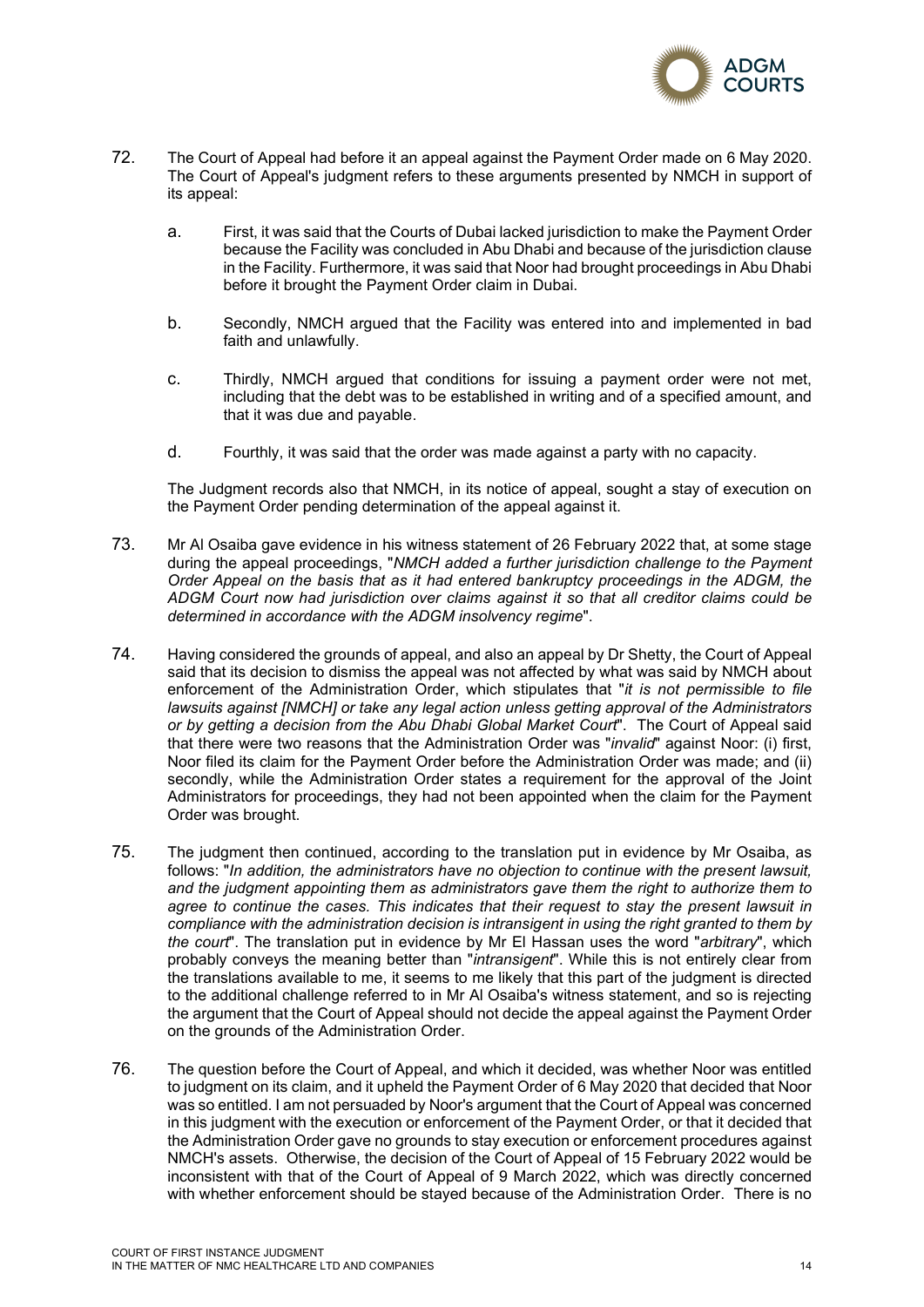

need to give the judgment of 15 February 2022 an inconsistent interpretation, and I decline to do so.

- 77. This answers Noor's argument that there is a "*conflict of jurisdiction*" so as to engage Article 99(8) of the Constitution between this Court and the Dubai Court of Appeal by reason of the relevant requirements of the Administration Order and the decision of the Court of Appeal of 15 February 2022. NMCH has another answer to Noor's argument: that the relief that it seeks is nothing to do with resolving a conflict between the jurisdictions of Courts in different Emirates. It has, as I have said, always been recognised that relief by way of an anti-suit injunction is not concerned with the jurisdiction of the foreign court, and involves no challenge to it. So here, NMCH does not question the jurisdiction of the Dubai Courts to determine the issues that Noor would have it determine. NMCH seeks relief against Noor itself, to restrain it from invoking the jurisdiction of the Dubai Courts on the basis that it has voluntarily chosen to submit a proof in the administration and so to accept the requirements of the administration procedure and hence the DOCA. As I said in my judgment in *NMC Healthcare Ltd v Dubai Islamic Bank PJSC*, [2021] ADGMCFI 0006 at para 115, in which I considered an application for a stay on the basis of a jurisdiction clause, "*the basis for such a stay is not in order to avoid inconsistent decisions, but that (irrespective of whether there are proceedings in another court) the claimant should be restrained from flouting his agreement not to bring proceedings here*". So too in this case, having chosen to submit to the insolvency proceedings, NMCH is seeking to restrain Noor from flouting them. As Lord Collins said in *Rubin v Eurofinance SA*, [2012] UKSC 46, in these circumstances Noor "*should not be allowed to benefit from the insolvency proceeding without the burden of complying with the orders made in that proceeding*".
- 78. This also answers the second strand of Noor's argument. NMCH is not inviting the Court to act exorbitantly and impose its law in the territory of another Emirate. The jurisdiction explained in the *Bloom* case and in the *Stichting Shell* case does not suppose that the moratorium under a court-supervised insolvency regime has extra-territorial effect: in the *Bloom* case, Stanley Burnton LJ expressly recognised this: loc cit at para 22, and see the judgment of Lords Sumption and Toulson in the *Stichting Shell* case at para 24. NMCH seeks an injunction against Noor personally, and does so on the basis of its submission to the insolvency procedure.
- 79. I add that I do not consider that Cabinet Resolution No 28 of 2007 is relevant to anything that I have to decide: it is not concerned with the jurisdiction of this Court or the Courts of Dubai, but concerns the law that governs when free zones entities undertake activities outside the free zones.
- 80. Mr Al Osaiba gave evidence that NMHC has other answers to Noor's argument, but I do not need to engage with them.

#### **Noor's arguments that NMCH's conduct bars it from seeking injunction**

- 81. Noor argued that NMCH's conduct debars it from equitable relief (i) because it delayed in applying for the injunction; (ii) on the basis that equitable relief is available only to applicants who are themselves free from wrongdoing, so as to have "*clean hands*"; and (iii) because, when NMCH obtained ex parte relief, it was in breach of its duty to make full and frank disclosure. I reject each of those arguments.
- 82. First, delay: Ms Blackburn submitted in her skeleton argument that NMCH could have applied for an injunction to restrain Noor from enforcing the Payment Order from the time that the Administration Order was made. In her oral argument, she submitted that it could have done so after 17 October 2020, when Noor submitted its proof of debt. Whichever date is preferred, Noor's argument is that NMCH is not entitled to restrain Noor now, after Noor has spent time and costs in pursuing enforcement proceedings in the Dubai Courts.
- 83. The first answer to Noor's contention is that NMCH's claim is based, at least in part, on the terms of the DOCA, and its argument that Noor is bound by its terms. That claim could not be made before the creditors voted in favour of the proposed NMCH DOCA on 1 September 2021.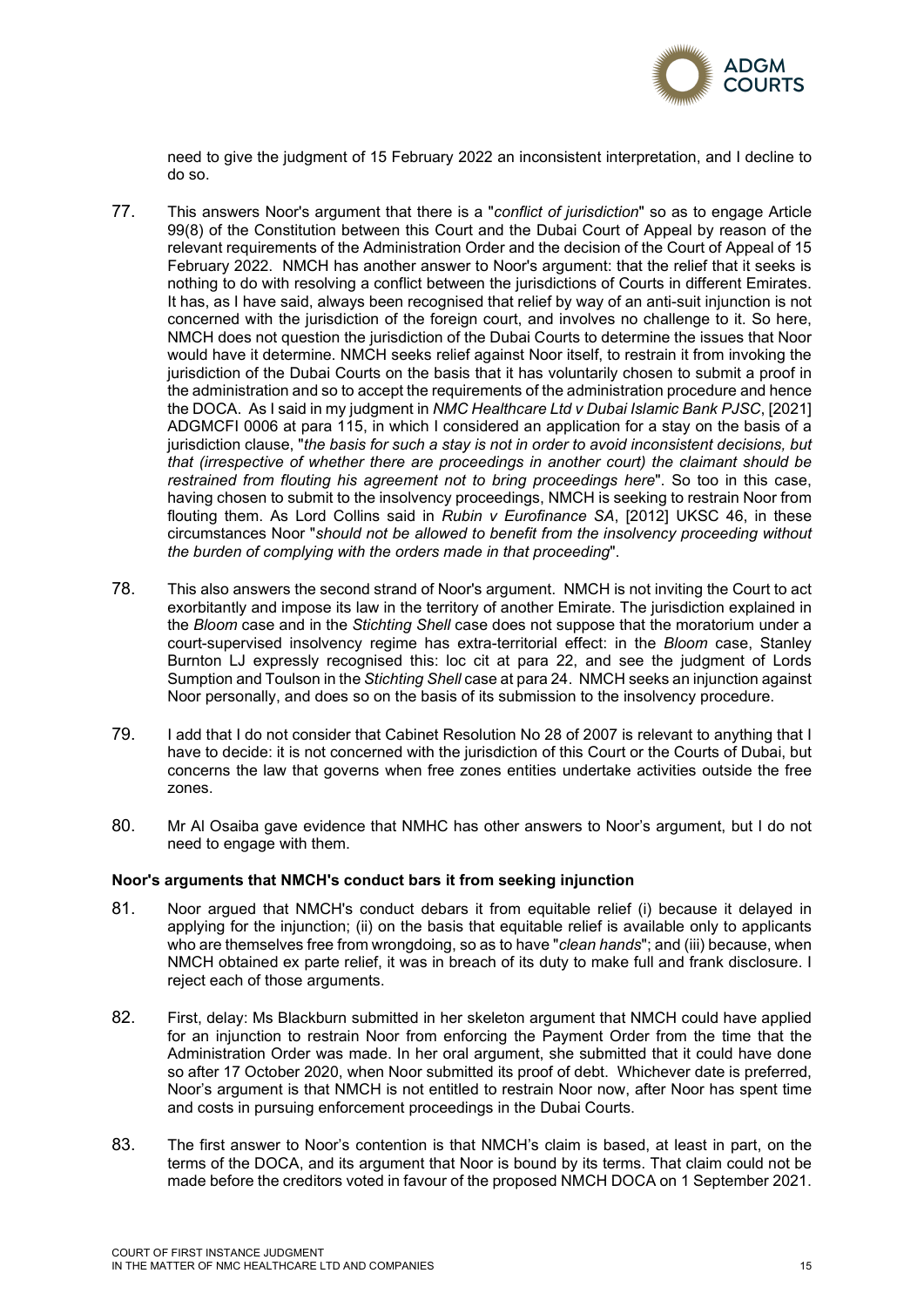

- 84. However, that might be, it is well established that, in some circumstances, delay will be fatal to an anti-suit injunction: for example, in *Ecobank Transnational Inc v Tanoh*, [2015] EWCA Civ 1309, it was said by Christopher Clarke LJ that, "*[a]n injunction is an equitable remedy. Before granting it the court must consider whether it is appropriate to do so having regard to all relevant considerations, which will include the extent to which the respondent has incurred expense prior to any application being made, the interests of third parties, including, in particular, the foreign court*, *and the effect of making such an order in relation to what has happened before it was made*" (at para 122). Thus "...*the longer an action continues without any attempt to restrain it the less likely a court is to grant an injunction and considerations of comity have greater forc*e" (at para 133).
- 85. The complaint of delay might have great force if NMCH sought to restrain the proceedings on the claim for the Payment Order itself, in contradistinction to its enforcement. In the circumstances of this case and with regard to a claim for an anti-enforcement injunction, however, I consider that NMCH cannot realistically be criticised for delay, and I am not persuaded that it is a reason to refuse injunctive relief. The proceedings were prompted by Noor's application of 24 February 2022, made in reliance on the decision of the Court of Appeal of 15 February 2022. Before 24 February 2022, NMCH had taken effective steps in Dubai to resist enforcement and to protect its assets for the benefit to the body of its creditors as a whole, and, apart from the short period between 7 and 10 January 2022, the enforcement steps taken by Noor were stayed. Had NMCH brought these proceedings earlier, it might well have faced an argument that they were unnecessary and premature. Certainly, its decision not to bring them sooner was not unreasonable.
- 86. In support of Noor's argument based on the maxim that he who comes to equity must come with clean hands, Ms Blackburn complained that NMCH argued on the appeal against the Payment Order that Noor behaved fraudulently, and the Court of Appeal had already rejected that argument. She submitted that it would be "*entirely contrary to the interests of justice for the ADGM court finally to facilitate for [NMCH] that which it has failed to achieve (or partially achieved through delay) through the use of slanderous and unsubstantiated assertions in the Courts of Dubai*". Despite the vigour of the submission, I am quite unable to accept that it constitutes wrongdoing or iniquity that engages the "*clean hands*" doctrine that the applicant for equitable relief has made allegations of fraud against the respondent which have not been upheld.
- 87. An applicant for ex parte relief is under a duty to make "a *full and fair disclosure of all the material fac*ts:" see *Rex v. Kensington Income Tax Commissioners, Ex parte Princess Edmond de Polignac*, [1917] 1 K.B. 486, 514, per Scrutton LJ. The Court is entitled to rely on the applicant "t*o present the evidence and argument in a way which is not merely designed to promote its own interests, but in a fair and even-handed manner, drawing attention to evidence and arguments which it can reasonably anticipate the absent party would wish to make*": *Fundo Soberano de Angola and ors v Dos Santos*, [2018] EWHC 2199 (Comm) per Popplewell J at para 51. Noor submitted that, when applying for ex parte relief on 1 March 2022, NMCH failed to make proper disclosure in numerous respects, and that therefore the order of 1 March 2022 should be discharged and not renewed.
- 88. First, Ms Blackburn complained in her skeleton argument that NMCH wrongly relied on article 13(6)(a) of the Founding Law, but she abandoned that argument in view of article 13(9). There was no failure to make disclosure in this regard.
- 89. Secondly, it was said that NMCH did not refer to Cabinet Resolution No 28 of 2007. As I have said, I do not consider that the Resolution is relevant to NMCH's claim or any defence to it. I reject Noor's complaint.
- 90. Next, it is said that NMCH failed to acknowledge that inter-Emirate conflict of law disputes are to be determined by the Federal Supreme Court and not local judicial authorities, and that, while NMCH relied on DIFC cases about anti-suit injunctions, those authorities do not answer this point. I have explained that I reject Noor's contention that this case involves a conflict of laws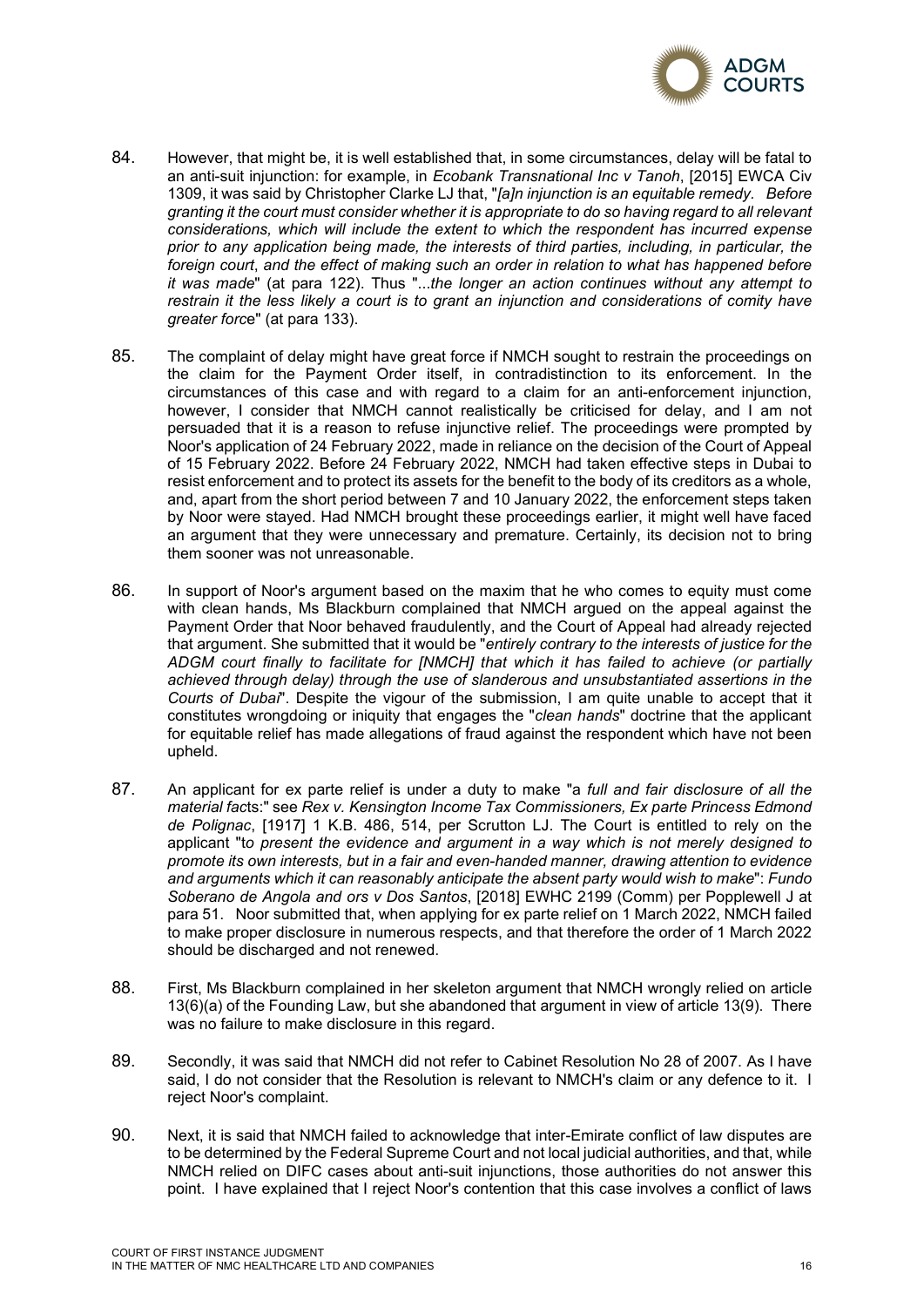

issue between the Courts of different Emirates, and therefore I reject this complaint of nondisclosure.

- 91. Fourthly, complaint is made that, when presenting the ex parte application, that NMCH relied on the *Stichting Shell* case without pointing out how it might be distinguished. NMCH relied on the authority for the principles that it laid down. It was quite unnecessary to point out to the Court that, for example, it did not concern questions about the jurisdictions of different courts in a single federal system, or that it concerned a pre-judgment attachment. I do not consider that NMCH's presentation of the authority was misleading or materially incomplete.
- 92. Fifthly, Ms Blackburn submitted that NMCH did not adequately deal with its delay in making the application when it applied for ex parte relief. I disagree: Mr Smith's skeleton argument stated that NMCH had not delayed in making the application after the decision of the Court of Appeal's decision of 15 February 2022: this drew to the Court's attention the potential defence of delay and invited consideration of whether NMCH should have applied before the Court of Appeal's decision.
- 93. Noor's final complaint about NMCH's disclosure was that it did not tell the Court that there is no memorandum of understanding on enforcement of judgments between ADGM Courts and Dubai Courts, and therefore judgments cannot be directly enforced in Dubai. NMCH was entitled to assume that Judges of the ADGM Courts know what memoranda of understanding have been concluded by the Court.
- 94. I reject all of Noor's complaints about the disclosure made on the ex parte application.

## **The Court's discretion whether to exercise its discretion to grant an injunction**

- 95. I therefore conclude that this Court has power to grant an "*anti-execution*" order, an injunction to prohibit Noor from taking execution proceedings in Dubai to enforce the Payment Order. However, the Courts do not readily make anti-execution orders: if the Court has not intervened to prevent foreign proceedings being brought and pursued to judgment, it rarely intervenes at a later stage to prevent enforcement of a foreign judgment. As Lawrence Collins LJ said in *Masri v Consolidated Contractors International Co SAL*, [2008] EWCA Civ 625, "*it is plainly a very serious matter for the English court to grant an injunction to restrain enforcement in a foreign country of a judgment of a court of that country*" (at para 933). It is certainly no less serious for the ADGM Court to do so in respect of enforcement in another Emirate of a judgment of a court of that Emirate. There is power to do so, but the Court will give careful consideration to the demands of comity, and generally it will require exceptional circumstances to exercise the power.
- 96. Where, however, the Court is concerned with an application for an injunction to prevent execution in foreign proceedings against assets of an insolvent person which are the subject of an insolvency procedure supervised by the Court, different considerations come into play.
	- a. First, the purpose of the application being to protect the assets so as to achieve an orderly and equitable distribution between the body of creditors, there is a public policy reason for the supervising court to intervene when those assets are under threat of execution, even though the applicant did not apply to prohibit the foreign court from determining the claim against the insolvent person, or, if it did, the court declined to intervene.
	- b. Secondly, the supervising court is not concerned only with the differences between the insolvent person and the respondent to an injunction application, but has a more direct interest that the foreign court the position of the overall body of creditors: while considerations of comity are still important, they are tempered in that the supervising court is the only forum that can adjudicate on priorities between creditors.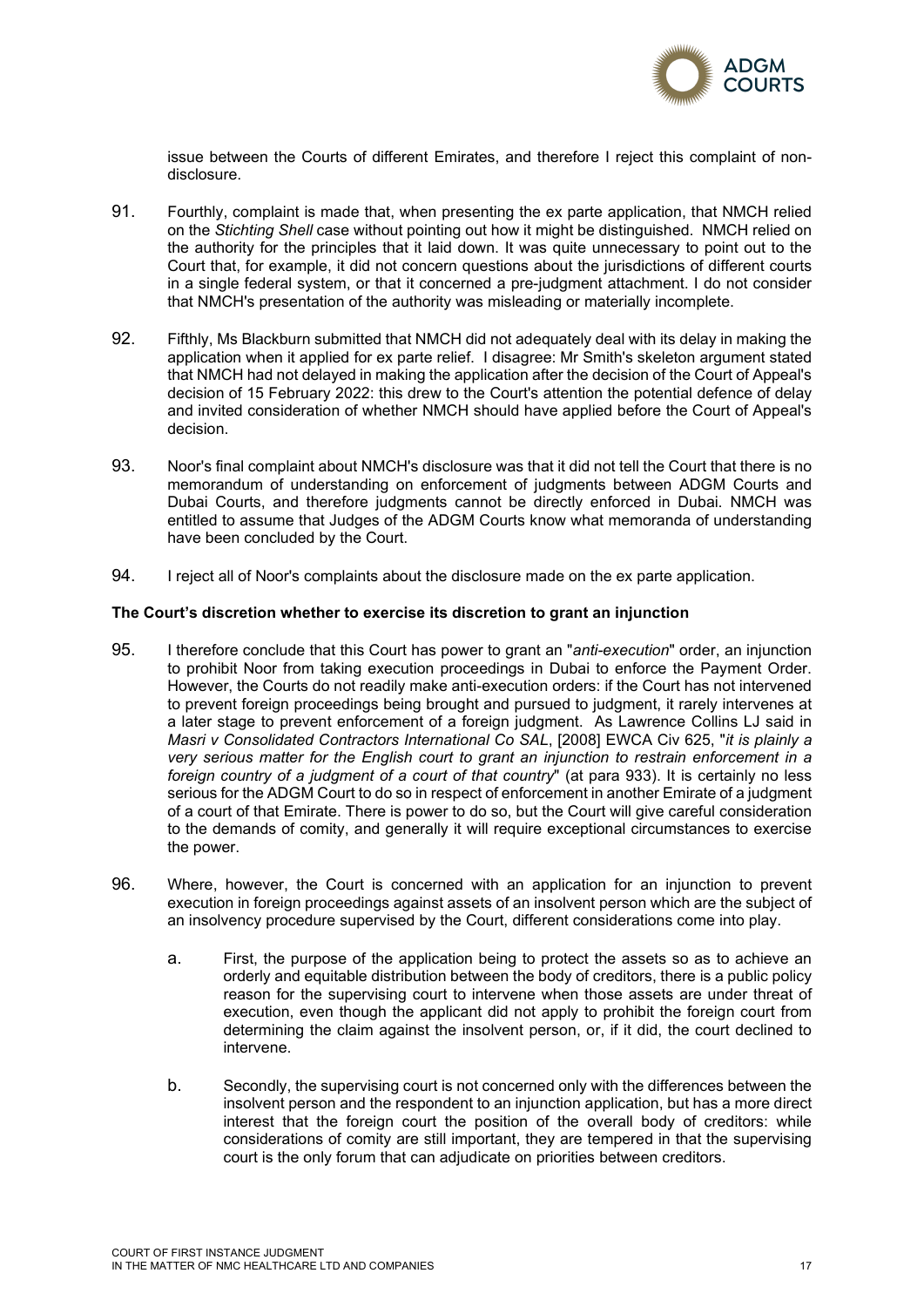

- c. Thirdly, the supervising court is best placed to assess the risk to the purpose of the insolvency process if one creditor is allowed by the supervising court to execute against the assets of the insolvent person.
- d. Moreover, as Stanley Burnton LJ observed in the *Bloom* case (cit sup) at para 30, sometimes the foreign court will be assisted by being made aware of the views of the supervising court: it is not to be assumed that an anti-enforcement order will be seen as an unwelcome invasion of the jurisdiction of the foreign court, and certainly it is not intended to be so.

Accordingly, while the Court will still be restrained in granting an anti-enforcement order to protect an insolvency process, these considerations can properly lead it to exercise its discretion to do so.

- 97. Three other considerations, to my mind, lent considerable support to NMCH's case that this Court should make an anti-enforcement order. First, Mr East explained in his first witness statement that, if this Court did not restrain Noor, there was a risk that it will "*provoke[e] or encourage[e] copy-cat attempts at unjustified execution by other creditors properly bound by the terms of the DOCAs. The risk of contagion is one that risks undermining the integrity of the DOCAs and the administration* ...". Noor did not dispute this, nor did its submissions engage with this point. It appears to me a cogent point, and again it is one which this Court, as the supervising Court of the administration process, is well placed to assess.
- 98. Secondly, when decisions about a stay were pending before the Courts of Dubai, then, as in the *Bloom* case, it might have assisted them to be aware of the view of this Court that Noor's attempts to enforce the Payment Order defy the insolvency regime to which it submitted and the DOCA that is binding upon it. This was not only because this Court is the forum where priorities between creditors are to be resolved. It was also because this Court is best placed to assess the risk that Noor's attempts present to the Joint Administrators' plans to achieve the best possible outcome for the creditors as a body.
- 99. Thirdly, Noor is bound by the terms of the DOCA, and the terms thereof that the DOCA is governed by the law of the ADGM, that the Court of the ADGM should have exclusive jurisdiction over any dispute that arises in connection with the DOCA, and the agreement that the Court of the ADGM is the most appropriate and convenient court to settle any such dispute. This is such a dispute, and Noor could not properly complain if the Court with exclusive jurisdiction prohibits it from contravening the terms of the DOCA.
- 100. Further, if Noor acts in breach of its obligations under the insolvency regime and the DOCA, damages will not be an adequate remedy.
- 101. It was clear from the history of the proceedings in Dubai that, unless restrained, Noor would vigorously pursue its efforts to enforce the Payment Order. This is confirmed by Mr El Hassan's evidence in these proceedings: in his witness statement of 7 March 2022, he stated that "*Noor ... is well within its rights to continue pursuing its pre-existing attachments of [NMCH's] funds and assets*". It is also consistent with Noor's response to the order of 1 March 2022 in that it did not withdraw the 24 February application as ordered, and further, regardless of whether Noor has otherwise acted in breach of the order of 1 March 2022 in taking enforcement steps in Dubai, its recent engagement with the Dubai Courts shows that it intends to pursue enforcement proceedings if it is free to do us.
- 102. In view of these considerations, I consider that, when it applied for relief, NMCH was entitled to the protection of this Court, and did not have to rely wholly on its efforts to obtain protection from the Dubai Courts. I conclude that this would have been a proper case for an anti-suit injunction, subject to the question whether, in view of the recent decisions in Dubai, it is any longer reasonably required. The corollary is that, in my judgment, the order of 1 March 2022 was properly made.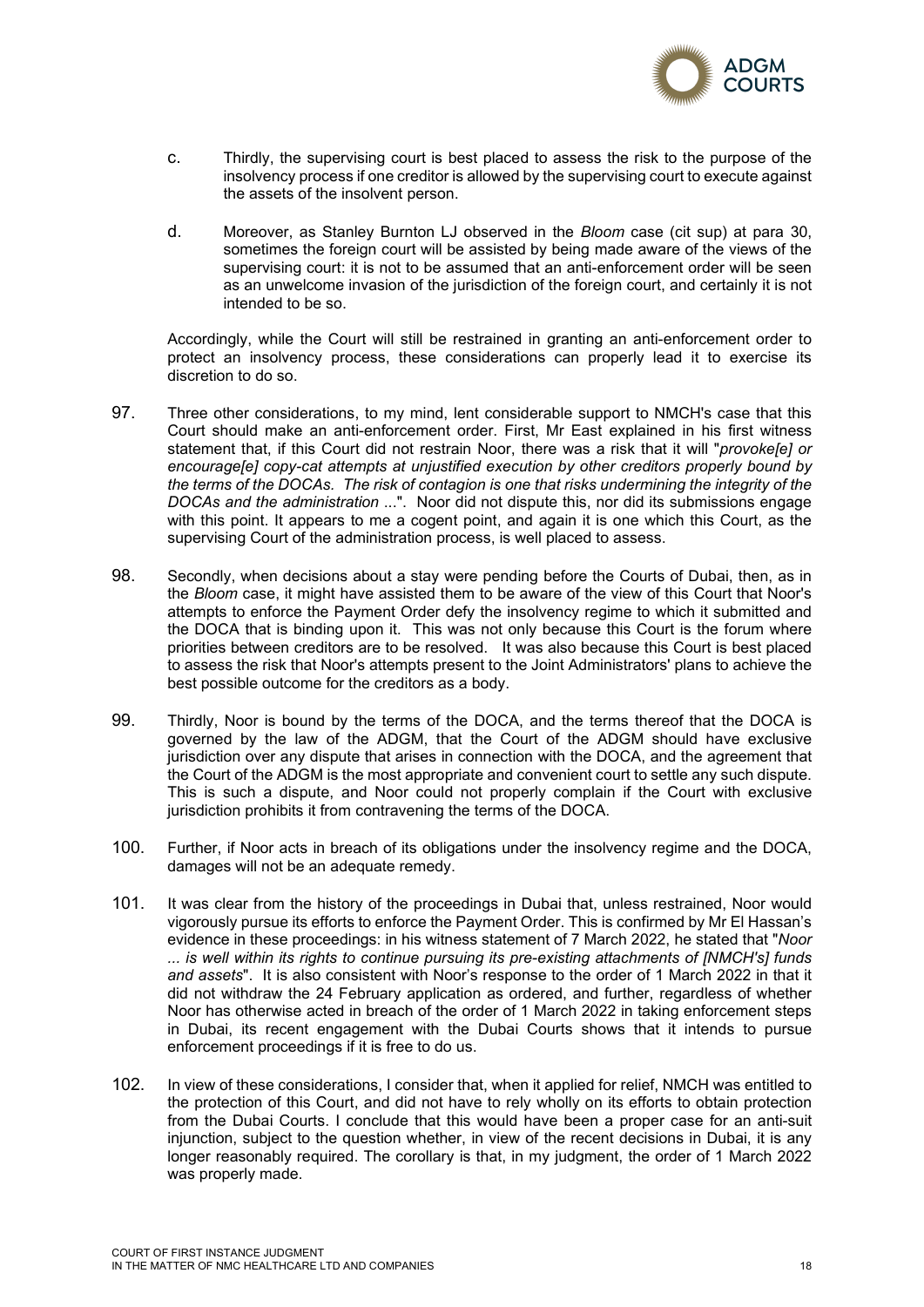

## **The need for an injunction in view of the decisions of the Dubai Courts**

- 103. What is the impact on this conclusion of the decisions of the Dubai Court of Appeal of 9 March 2022 and the Court of Cassation of 28 March 2022? In its submissions at the hearing (that is to say, after the Court of Appeal decision, but before the Court of Cassation decision), NMCH submitted that there was no conflict between the Court of Appeal decisions of 15 February 2022 and 9 March 2022, but that nevertheless and notwithstanding the latter decision, unless and until the decision of 15 February 2022 was overturned, it "*create[d] a risk of renewed enforcement proceedings by Noor*", in particular because the decision of 9 March 2022 "*did not deal with the … argument which formed the basis of the [decision of 15 February 2022], namely, that the administration does not apply to Noor … because it commenced its enforcement efforts before the administration order was made*".
- 104. In its skeleton argument for the hearing, Noor did not acknowledge that, in the judgment of 9 March 2022, the Court of Appeal recognised the Administration Order. It referred to Mr Al Osaiba's evidence that the Dubai Courts had recognised it, including that in its judgment of 9 March 2022 the Court of Appeal had been willing to enforce it, and continued (emphasis added): "*If that is correct, it only proves that there are three conflicting judgments, rather than two (the Dubai Court of Appeal judgment, the Dubai Court of Appeal Execution Court judgment; and the Administration Order), which must be resolved by way of an application to the Federal Supreme Court*".
- 105. As I have said, on 16 March 2022, after the hearing was adjourned on 14 March 2022 and before it resumed on 17 March 2022, Noor served a further witness statement of Mr El Hassan. In it, he referred to the decision of the Court of Appeal of 9 March 2022, and observed that it was not a decision "*in relation to the substantive claim*". He said that, on 15 February 2022, the Court of Appeal had found that the Administration Order "*should not be enforced*" against Noor, and concluded as follows: "*For the sake of clarity, after the outcome of a successful appeal in the Court of Cassation, Noor… would be able to re-apply to the Execution judge to re-start execution proceedings against NMCH*". At the hearing on 17 March 2022, Ms Blackburn confirmed that Noor intended to appeal against the order of 9 March 2022.
- 106. I come to the parties' submissions about the decision of the Court of Cassation. NMCH described it as a "*material post-hearing development*", and said that it should mitigate the risk of execution in Dubai pending the decision of the Cassation Claim. Accordingly, it did not "*now press for a final injunction*", but said that nevertheless an anti-suit injunction might be needed in the future, if it should fail in its Cassation Claim or if Noor did not abide by the stay ordered by the Court of Cassation. NMCH also submitted that I should hold that the order of 1 March 2022 was correctly made, and that it should be released from its cross-undertaking in damages.
- 107. Noor submitted that, since NMCH had "*withdrawn its application*", it should pay Noor's costs in full. It argued that there had been no material development since the hearing started on 14 March 2022, since enforcement proceedings in Dubai were already stayed by the Court of Appeal judgment of 9 March 2022, but nevertheless NMCH had persisted in its claim for an injunction; and that NMHC had now resiled from its contention that, unless and until the Payment Order was "*overturned*", this Court should restrain Noor with an anti-suit injunction. It also submitted that NMCH's position that an anti-suit injunction might be needed in the future is inconsistent with its case that the stay ordered by the Court of Cassation should mitigate the risk of enforcement in Dubai.
- 108. I do not accept Noor's arguments. First, NMHC has not withdrawn its claim for an injunction. The procedure for withdrawing or discontinuing a claim is set out in Rule 170 of the ADGM Court Procedure Rules, and NMCH has not filed a notice of discontinuance as provided for in that rule. NMCH's position is that it does not "press" for an injunction in the present circumstances, but might need to do so in the future. Secondly, I see no inconsistency in NMCH's case that the risk of enforcement is reduced (or mitigated), but that there is still some risk that an injunction might be justified in light of future developments. I accept NMCH's contention about this: it is impossible to predict with any confidence how the litigation in Dubai is likely to develop. In my judgment, the appropriate course in these circumstances is to order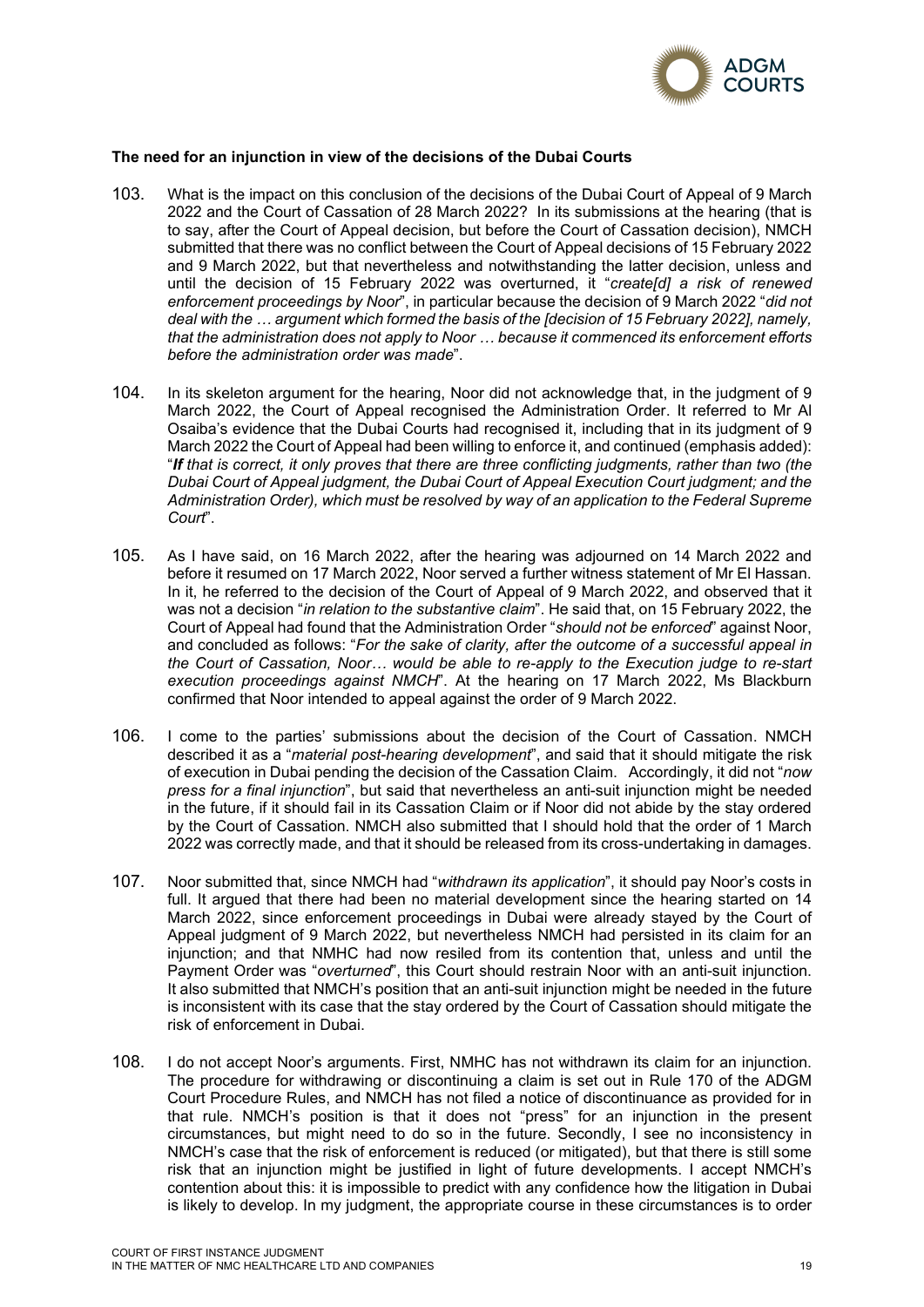

a stay of these proceedings, with liberty to both parties to apply for it to be lifted in light of developments in Dubai (and generally).

- 109. Noor submitted that the Court should lift the interim injunction, but there is no need for the Court to do so: under its terms, the injunction ceases on delivery of this judgment.
- 110. Noor's position on the cross-undertaking in damages is this: that the "*award of such damages would be dependent on whether the Court finds that the interim order should not have been granted – a determination that has yet to be made*". I have now determined that the order of 1 March 2022 was properly made, and therefore there is no basis for maintaining the crossundertaking in respect of the period between 1 March 2022 and the return date. I invite further submissions about whether I should maintain the cross-undertaking in respect of the period between 14 March 2022 and the delivery of this judgment.
- 111. Accordingly, when I have dealt with matters consequential on and ancillary to this judgment, including costs and the remaining question about the cross-undertaking, I shall stay these proceedings, with liberty to the parties to apply to lift the stay.



Issued by:

**Linda Fitz-Alan Registrar, ADGM Courts 4 April 2022**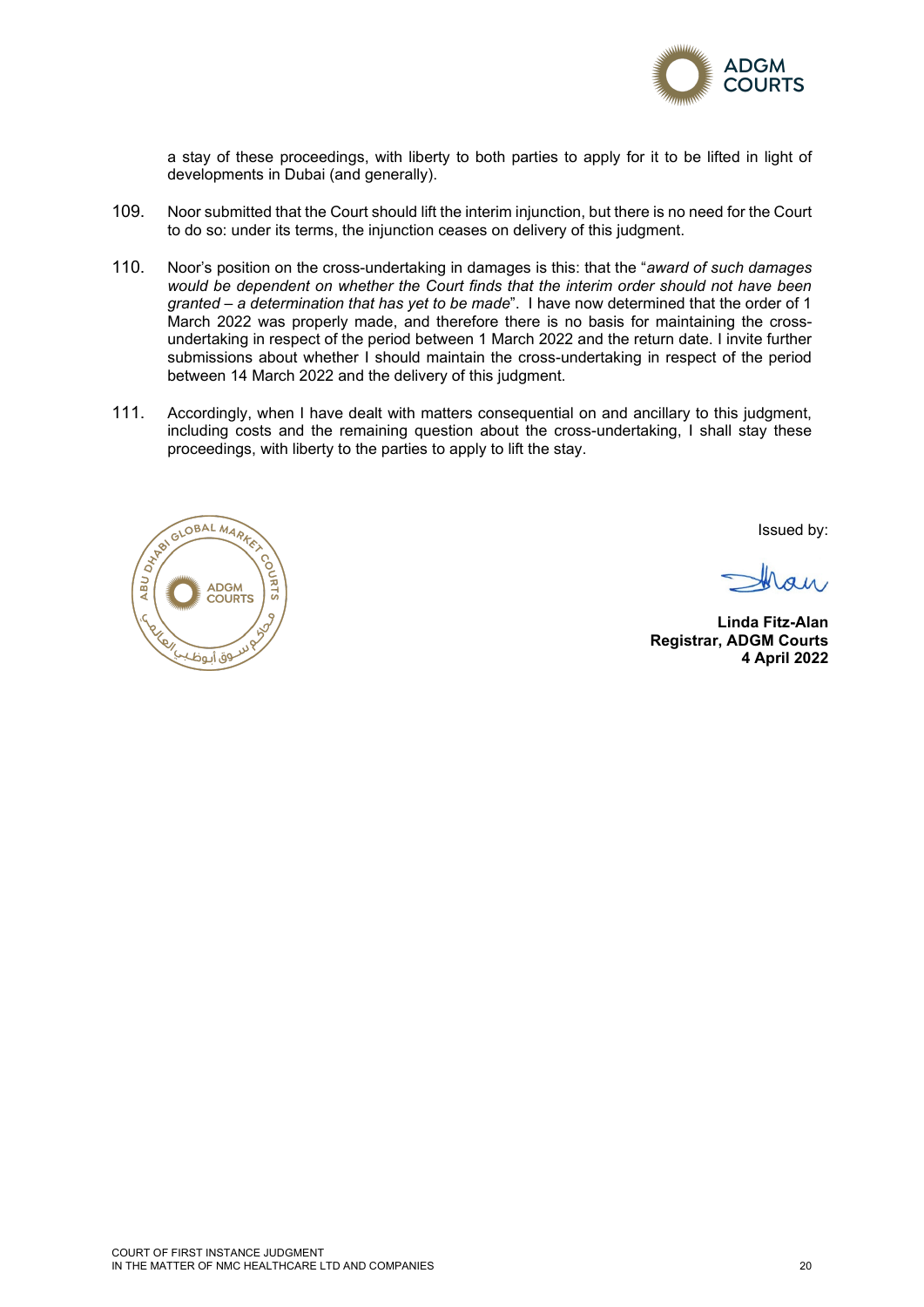

## **SCHEDULE 1**

## **THE APPLICANTS/ COMPANIES**

| No. | <b>Applicant</b>                                                                                                                                                                                                                                                                                                                         | <b>ADGM Registration No.</b> | <b>ADGM Registered</b><br><b>Address</b>                                                                                                            |
|-----|------------------------------------------------------------------------------------------------------------------------------------------------------------------------------------------------------------------------------------------------------------------------------------------------------------------------------------------|------------------------------|-----------------------------------------------------------------------------------------------------------------------------------------------------|
| 1.  | Al Zahra Pvt. Hospital Company<br><b>LTD</b><br>(formerly known as Al Zahra Pvt.<br>Hospital Company Limited, with<br>license no. 16506)                                                                                                                                                                                                 | 000004237                    | DD #16 - 109 - 007, 16th<br>Floor, Wework Hub71, Al<br>Khatem Tower, Adgm<br>Square, Al Maryah<br>Island, Abu Dhabi,<br><b>United Arab Emirates</b> |
| 2.  | <b>Bait Al Shifaa Pharmacy LTD,</b><br>including its branch Bait Al Shifaa<br>Pharmacy LLC Dubai Branch- Jafza,<br>with commercial license no. 164999<br>(formerly known as Bait Al Shifaa<br>Pharmacy (L L C), with license no.<br>224351)                                                                                              | 000004236                    | DD #16 - 109 - 018, 16th<br>Floor, Wework Hub71, Al<br>Khatem Tower, Adgm<br>Square, Al Maryah<br>Island, United Arab<br>Emirates                   |
| 3.  | <b>Eve Fertility Center LTD</b><br>(formerly known as Eve Fertility<br>Center L.L.C, with license no.<br>539107)                                                                                                                                                                                                                         | 000004206                    | DD #16 - 109 - 031, 16th<br>Floor, Wework Hub71, Al<br>Khatem Tower, Adgm<br>Square, Al Maryah<br>Island, United Arab<br>Emirates                   |
| 4.  | <b>Fakih IVF Fertility Center LTD,</b><br>including its branches Fakih IVF<br>Fertility Center LLC - Branch 3, with<br>license no. CN-1360709-3, and<br>Fakih<br><b>IVF Fertility Center LLC - Branch 4</b><br>with license no. CN-1360709-4<br>(formerly known as Fakih IVF<br>Fertility Center L.L.C., with license<br>no. CN-1360709) | 000004224                    | DD #16 - 109 - 015, 16th<br>Floor, Wework Hub71, Al<br>Khatem Tower, Adgm<br>Square, Al Maryah<br>Island, United Arab<br>Emirates                   |
| 5.  | <b>Fakih IVF LTD</b><br>(formerly known as Fakih IVF L.L.C,<br>with license no. 666849)                                                                                                                                                                                                                                                  | 000004220                    | DD #16 - 109 - 014, 16th<br>Floor, Wework Hub71, Al<br>Khatem Tower, Adgm<br>Square, Al Maryah<br>Island, United Arab<br>Emirates                   |
| 6.  | <b>Grand Hamad Pharmacy LTD</b><br>(formerly known as Grand Hamad<br>Pharmacy LLC, with license no.<br>607766)                                                                                                                                                                                                                           | 000004238                    | DD #16 - 109 - 034, 16th<br>Floor, WeWork Hub71,<br>Al Khatem Tower, Adgm<br>Square, Al Maryah<br>Island, United Arab<br><b>Emirates</b>            |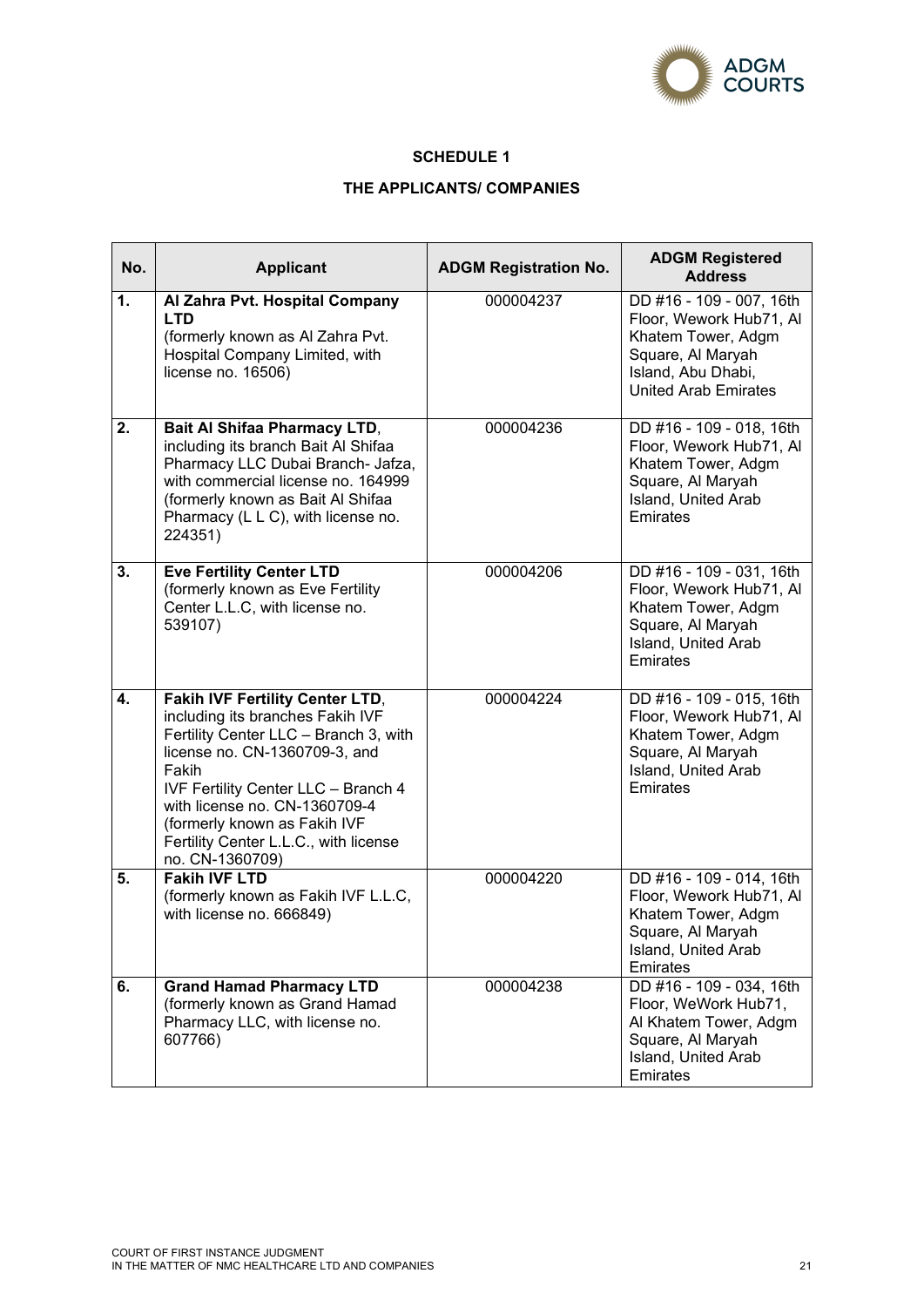

| No. | <b>Applicant</b>                                                                                                                                                                                                                                                                                                                                                                                                                                                                                             | <b>ADGM Registration No.</b> | <b>ADGM Registered</b><br><b>Address</b>                                                                                                            |
|-----|--------------------------------------------------------------------------------------------------------------------------------------------------------------------------------------------------------------------------------------------------------------------------------------------------------------------------------------------------------------------------------------------------------------------------------------------------------------------------------------------------------------|------------------------------|-----------------------------------------------------------------------------------------------------------------------------------------------------|
| 7.  | <b>Hamad Pharmacy LTD</b><br>(formerly known as Hamad<br>Pharmacy<br>L.L.C, with license no. 118795)                                                                                                                                                                                                                                                                                                                                                                                                         | 000004209                    | DD #16 - 109 - 032, 16th<br>Floor, WeWork Hub71,<br>Al Khatem Tower, Adgm<br>Square, Al Maryah<br>Island, United Arab<br><b>Emirates</b>            |
| 8.  | N M C Provita International<br><b>Medical Center LTD, including its</b><br>branches N M C Provita International<br>Medical Centre L.L.C. - Branch 1,<br>with license no. CN-1027356-1,<br>Provita International Medical Centre<br>L.L.C. - Branch 2, with license no.<br>CN-1027356-2, and N M C Provita<br>International Medical Centre L.L.C. -<br>Branch 3, with license no. CN-<br>1027356-3<br>(formerly known as N M C Provita<br>International Medical Center L.L.C.,<br>with license no. CN-1194307) | 000004240                    | DD #16 - 109 - 008, 16th<br>Floor, Wework Hub71, Al<br>Khatem Tower, Adgm<br>Square, Al Maryah<br>Island, United Arab<br>Emirates                   |
| 9.  | N M C Royal Hospital LTD,<br>including its branches NMC Clinic<br>(BR of NMC Royal Hospital LLC),<br>with license no. 814785, NMC<br>Polyclinic Branch of NMC Hospital<br>LLC, with license no. 163880, NMC<br>DIC Clinic and Pharmacy (BR of<br>NMC Royal Hospital LLC), with<br>license no. 860025, and NMC<br>Hospital (BR of NMC Royal LLC),<br>with license no. 878386<br>(formerly known as N M C Royal<br>Hospital L.L.C, with license no.<br>710432)                                                 | 000004225                    | DD #16 - 109 - 006, 16th<br>Floor, Wework Hub71, Al<br>Khatem Tower, Adgm<br>Square, Al Maryah<br>Island, Abu Dhabi,<br><b>United Arab Emirates</b> |
| 10. | N M C Royal Hospital LTD<br>(formerly known as N M C Royal<br>Hospital L.L.C., with license no. CN-<br>2015786)                                                                                                                                                                                                                                                                                                                                                                                              | 000004245                    | DD #16 - 109 - 009, 16th<br>Floor, Wework Hub71, Al<br>Khatem Tower, Adgm<br>Square, Al Maryah<br>Island, United Arab<br><b>Emirates</b>            |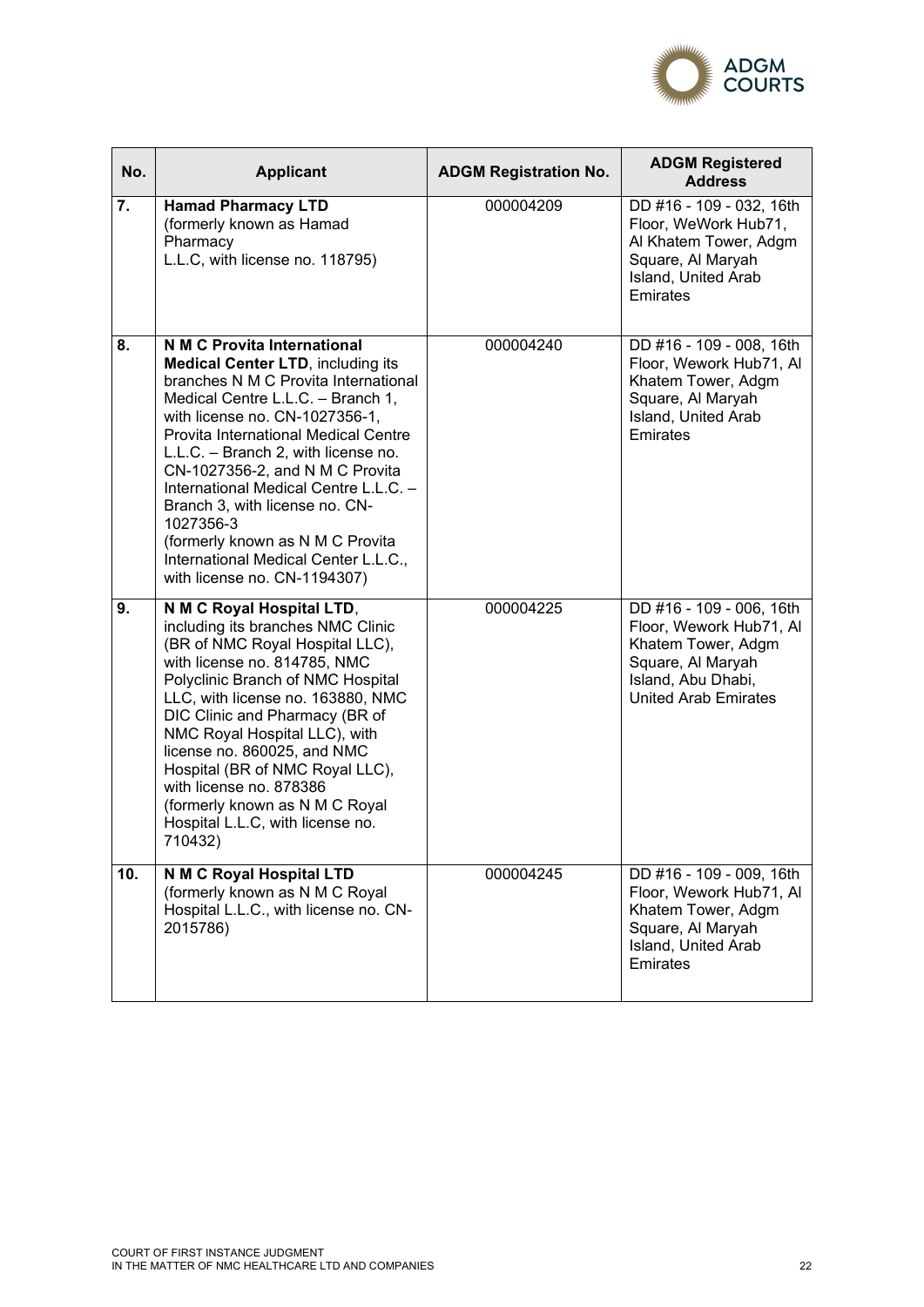

| No. | <b>Applicant</b>                                                                                                                                                                                                                                                                                                                                                                                                                  | <b>ADGM Registration No.</b> | <b>ADGM Registered</b><br><b>Address</b>                                                                                                  |
|-----|-----------------------------------------------------------------------------------------------------------------------------------------------------------------------------------------------------------------------------------------------------------------------------------------------------------------------------------------------------------------------------------------------------------------------------------|------------------------------|-------------------------------------------------------------------------------------------------------------------------------------------|
| 11. | N M C Royal Medical Centre LTD,<br>including its branches NMC Royal<br>Medical Centre LLC - Branch<br>(Shahama), with license no. CN-<br>2912685, and NMC Royal Medical<br>Centre LLC -Branch (Karama), with<br>license no. CN-2895125, and NMC<br>Royal Medical Centre LLC -Branch<br>(Abu Dhabi), with license no. CN-<br>2150457-1<br>(formerly known as N M C Royal<br>Medical Centre L.L.C., with license<br>no. CN-2150457) | 000004197                    | DD #16 - 109 - 022, 16th<br>Floor, Wework Hub71, Al<br>Khatem Tower, Adgm<br>Square, Al Maryah<br>Island, United Arab<br><b>Emirates</b>  |
| 12. | N M C Specialty Hospital LTD<br>(formerly known as NMC Specialty<br>Hospital - LLC, with license no. CN-<br>1026386)                                                                                                                                                                                                                                                                                                              | 000004217                    | DD #16 - 109 - 005, 16th<br>Floor, Wework Hub71, Al<br>Khatem Tower, Adgm<br>Square, Al Maryah<br>Island, United Arab<br><b>Emirates</b>  |
| 13. | <b>NMC Healthcare LTD</b><br>(formerly known as N.M.C Health<br>Care (L.L.C), with license no.<br>610400)                                                                                                                                                                                                                                                                                                                         | 000004210                    | DD #16 - 109 - 001, 16th<br>Floor, Wework Hub71, Al<br>Khatem Tower, Adgm<br>Square, Al Maryah<br>Island, United Arab<br><b>Emirates</b>  |
| 14. | <b>N.M.C Specialty Hospital LTD</b><br>(formerly known as N. M. C<br>Specialty<br>Hospital (L.L.C), with license no.<br>562359)                                                                                                                                                                                                                                                                                                   | 000004241                    | DD #16 - 109 - 003, 16th<br>Floor, Wework Hub71, Al<br>Khatem Tower, Adgm<br>Square, Al Maryah<br>Island, United Arab<br><b>Emirates</b>  |
| 15. | <b>New Medical Centre LTD</b><br>(formerly known as New Medical<br>Centre L.L.C, with license no.<br>127562)                                                                                                                                                                                                                                                                                                                      | 000004214                    | DD #16 - 109 - 011, 16th<br>Floor, WeWork Hub 71,<br>Al Khatem Tower, Adgm<br>Square, Al Maryah<br>Island, United Arab<br><b>Emirates</b> |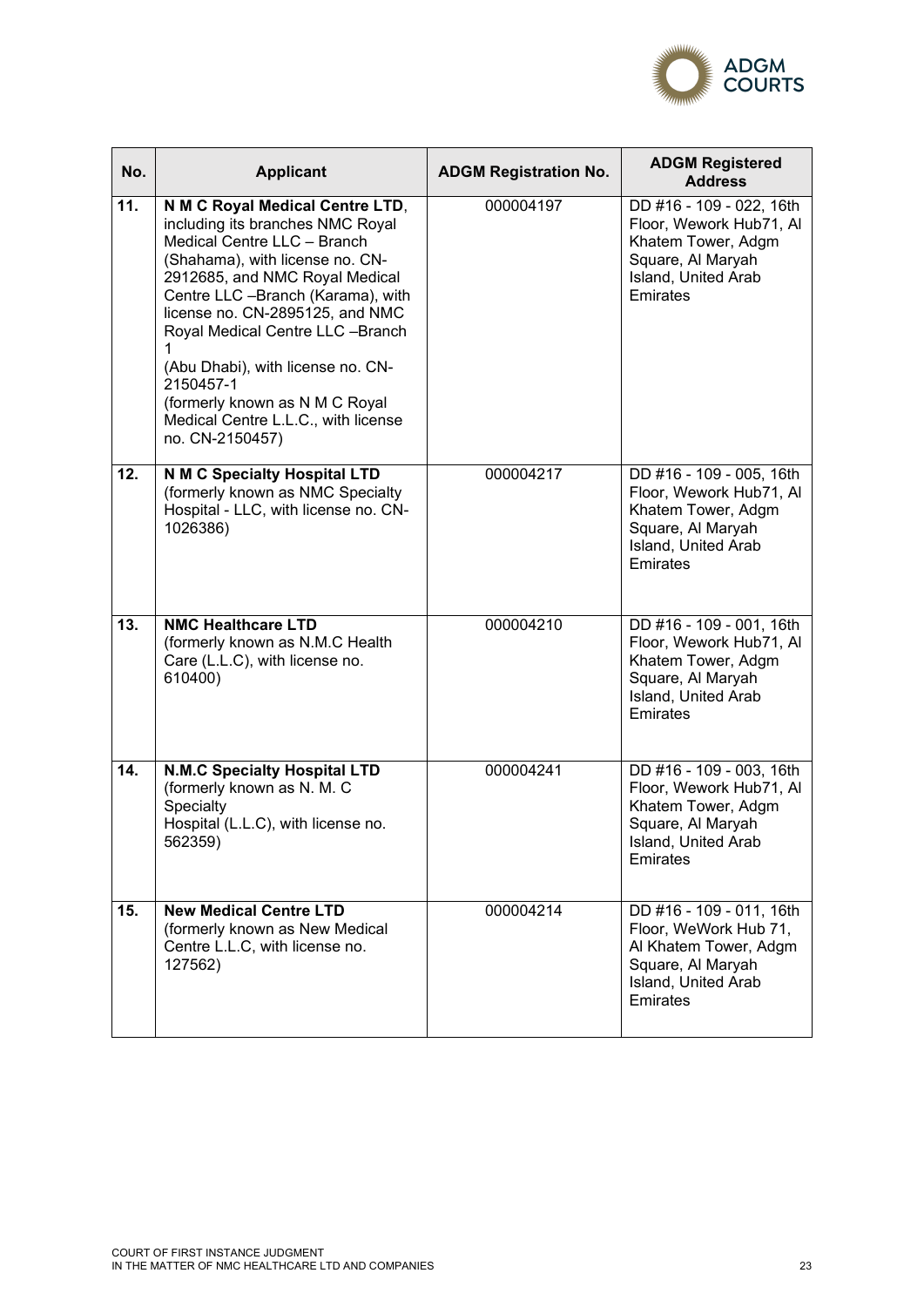

| No. | <b>Applicant</b>                                                                                                                                                                                                                                                                                                                                                                                                                                                                                   | <b>ADGM Registration No.</b> | <b>ADGM Registered</b><br><b>Address</b>                                                                                                 |
|-----|----------------------------------------------------------------------------------------------------------------------------------------------------------------------------------------------------------------------------------------------------------------------------------------------------------------------------------------------------------------------------------------------------------------------------------------------------------------------------------------------------|------------------------------|------------------------------------------------------------------------------------------------------------------------------------------|
| 16. | <b>New Medical Centre LTD, including</b><br>trading in Ras Al Khaimah as NMC<br>Royal Dental Centre under license<br>no.<br>38678, NMC Royal Medical Centre,<br>under license no. 21518 and NMC<br>Royal Pharmacy, under license no.<br>21669 and its branches New Medical<br>Centre Ajman LLC-BR, with license<br>no. 95454 and New Medical Centre<br>L.L.C - Branch of Abu Dhabi 2, with<br>license no. CN-1831682<br>(formerly known as New Medical<br>Centre L L C, with license no.<br>25954) | 000004216                    | DD #16 - 109 - 016, 16th<br>Floor, WeWork Hub71,<br>Al Khatem Tower, Adgm<br>Square, Al Maryah<br>Island, United Arab<br><b>Emirates</b> |
| 17. | <b>New Medical Centre Pharmacy</b><br><b>LTD</b><br>(formerly known as New Medical<br>Centre Pharmacy - L.L.C - AlAin -<br>NMC, with license no. CN-1135313)                                                                                                                                                                                                                                                                                                                                       | 000004253                    | DD #16 - 109 - 019, 16th<br>Floor, Wework Hub71, Al<br>Khatem Tower, Adgm<br>Square, Al Maryah<br>Island, United Arab<br>Emirates        |
| 18. | <b>New Medical Centre Pharmacy</b><br>LTD, including its branches New<br>Medical Centre Pharmacy/Branch,<br>with license no. 96634, and New<br>Medical Centre Pharmacy LLC NMC<br>Branch 1, with license no. 766270<br>(formerly known as New Medical<br>Centre Pharmacy LLC-N.M.C, with<br>license no. 608411)                                                                                                                                                                                    | 000004255                    | DD #16 - 109 - 026, 16th<br>Floor, Wework Hub71, Al<br>Khatem Tower, Adgm<br>Square, Al Maryah<br>Island, United Arab<br>Emirates        |
| 19. | <b>New Medical Centre Specialty</b><br><b>Hospital LTD</b><br>(formerly known as New Medical<br>Centre Specialty Hospital LLC, with<br>license no. CN-1135806)                                                                                                                                                                                                                                                                                                                                     | 000004228                    | DD #16 - 109 - 010, 16th<br>Floor,<br>Wework Hub71, Al<br>Khatem Tower, Adgm<br>Square, Al Maryah<br>Island, United Arab<br>Emirates     |
| 20. | <b>New Medical Centre Trading LTD,</b><br>including its branches New Medical<br>Centre Trading LLC Branch 1, with<br>license no. CN-1027356-1, New<br>Medical Centre Trading LLC Branch<br>2, with license no. CN-1027356-2,<br>and New Medical Centre Trading<br>LLC Branch 3, with license no. CN-<br>1027356-3<br>(formerly known as New Medical<br>Centre Trading L.L.C, with license<br>no. CN-1027356)                                                                                       | 000004218                    | DD #16 - 118 - 022, 16th<br>Floor,<br>Wework Hub71, Al<br>Khatem Tower, Adgm<br>Square, Al Maryah<br>Island, United Arab<br>Emirates     |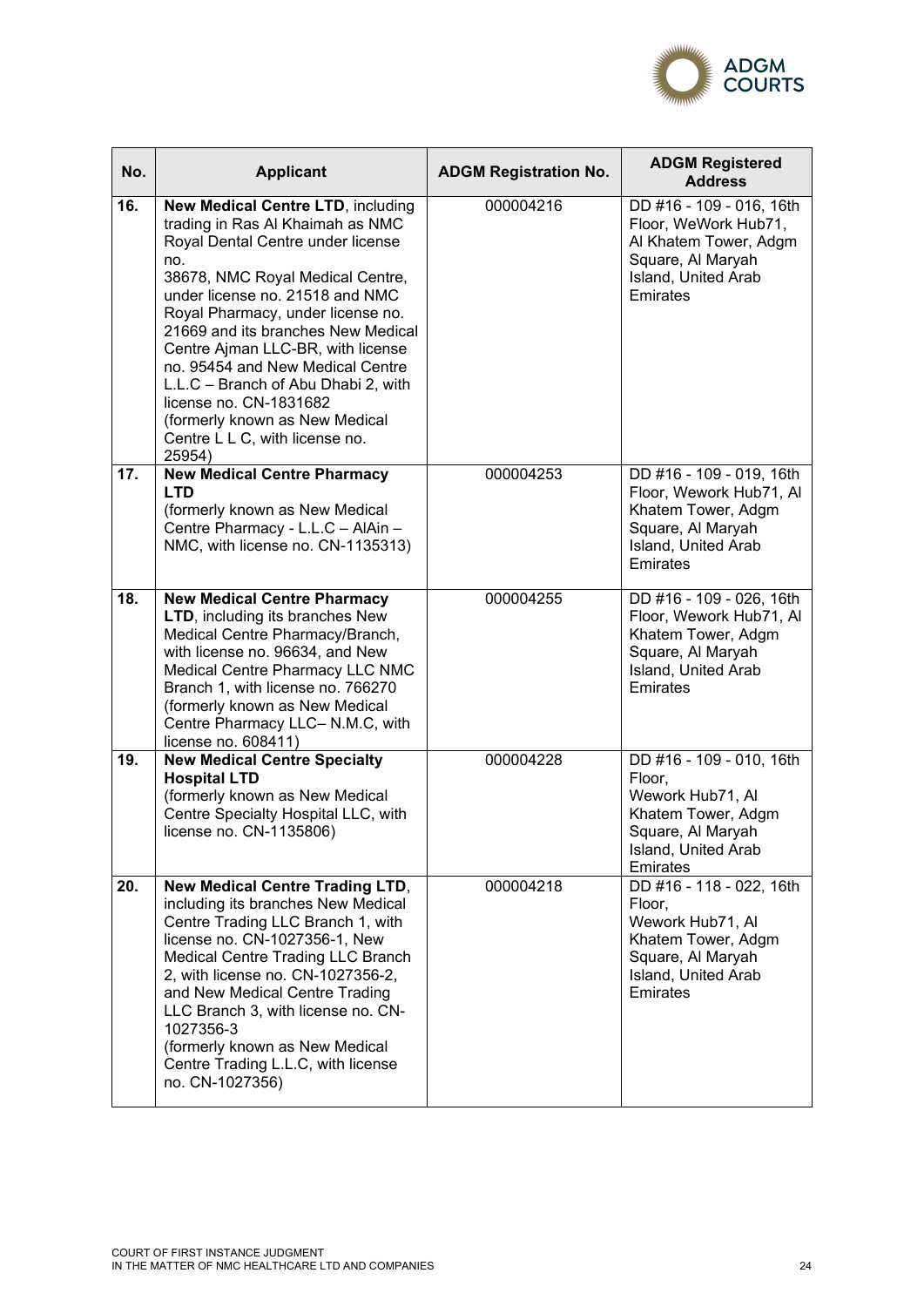

| No. | <b>Applicant</b>                                                                                                                                                                                                                                                                                                                                                                                                                                                                                                                                                                                                                                                                                            | <b>ADGM Registration No.</b> | <b>ADGM Registered</b><br><b>Address</b>                                                                                                 |
|-----|-------------------------------------------------------------------------------------------------------------------------------------------------------------------------------------------------------------------------------------------------------------------------------------------------------------------------------------------------------------------------------------------------------------------------------------------------------------------------------------------------------------------------------------------------------------------------------------------------------------------------------------------------------------------------------------------------------------|------------------------------|------------------------------------------------------------------------------------------------------------------------------------------|
| 21. | <b>New Pharmacy Company LTD,</b><br>including its branches New<br>Pharmacy<br>Company WLL - Branch 1, with<br>license no. CN-1029364-1, New<br>Pharmacy Company WLL - Branch<br>2, with license no. CN-1029364-2,<br>New Pharmacy Company WLL -<br>Branch 4, with license no. CN-<br>1029364-4, New Pharmacy<br>Company<br>WLL - Branch 6, with license no.<br>CN-1029364-6, New Pharmacy<br>Company WLL - Branch 7, with<br>license no. CN-1029364-7, New<br>Pharmacy Company WLL - Branch<br>- (Shahama), with license no. CN-<br>2936047, New Pharmacy Company<br>WLL - Branch 9, with license no.<br>CN-2832792-9,<br>(formerly known as New Pharmacy<br>Company W L L, with license no.<br>CN-1029364) | 000004230                    | DD #16 - 109 - 004, 16th<br>Floor, WeWork Hub71,<br>Al Khatem Tower, Adgm<br>Square, Al Maryah<br>Island, United Arab<br>Emirates        |
| 22. | <b>New Sunny Medical Centre LTD</b><br>(formerly known as New Sunny<br>Medical Centre LLC; N.M.C Medical<br>Center L.L.C Shj. BR 2, with license<br>no. 556959)                                                                                                                                                                                                                                                                                                                                                                                                                                                                                                                                             | 000004202                    | DD #16 - 109 - 027, 16th<br>Floor, Wework Hub71, Al<br>Khatem Tower, Adgm<br>Square, Al Maryah<br>Island, United Arab<br><b>Emirates</b> |
| 23. | <b>NMC Holding LTD</b><br>(formerly known as NMC Holding<br>L.L.C., with license no. CN-1210596)                                                                                                                                                                                                                                                                                                                                                                                                                                                                                                                                                                                                            | 000004211                    | DD #16 - 109 - 002, 16th<br>Floor, Wework Hub71, Al<br>Khatem Tower, Adgm<br>Square, Al Maryah<br>Island, United Arab<br>Emirates        |
| 24. | <b>NMC Royal Family Medical Centre</b><br><b>LTD</b><br>(formerly known as NMC Royal<br>Family Medical Centre L.L.C., with<br>license no. CN-1491505)                                                                                                                                                                                                                                                                                                                                                                                                                                                                                                                                                       | 000004243                    | DD #16 - 109 - 035, 16th<br>Floor, Wework Hub71, Al<br>Khatem Tower, Adgm<br>Square, Al Maryah<br>Island, United Arab<br>Emirates        |
| 25. | <b>NMC Royal Women's Hospital</b><br>LTD, including its branch Cooper<br>Health Clinic 1 - Dubai Branch, with<br>license no. 689748<br>(formerly known as NMC Royal<br>Womens Hospital LL.C., with license<br>no. CN-1532709)                                                                                                                                                                                                                                                                                                                                                                                                                                                                               | 000004235                    | DD #16 - 109 - 021, 16th<br>Floor, Wework Hub71, Al<br>Khatem Tower, Adgm<br>Square, Al Maryah<br>Island, United Arab<br>Emirates        |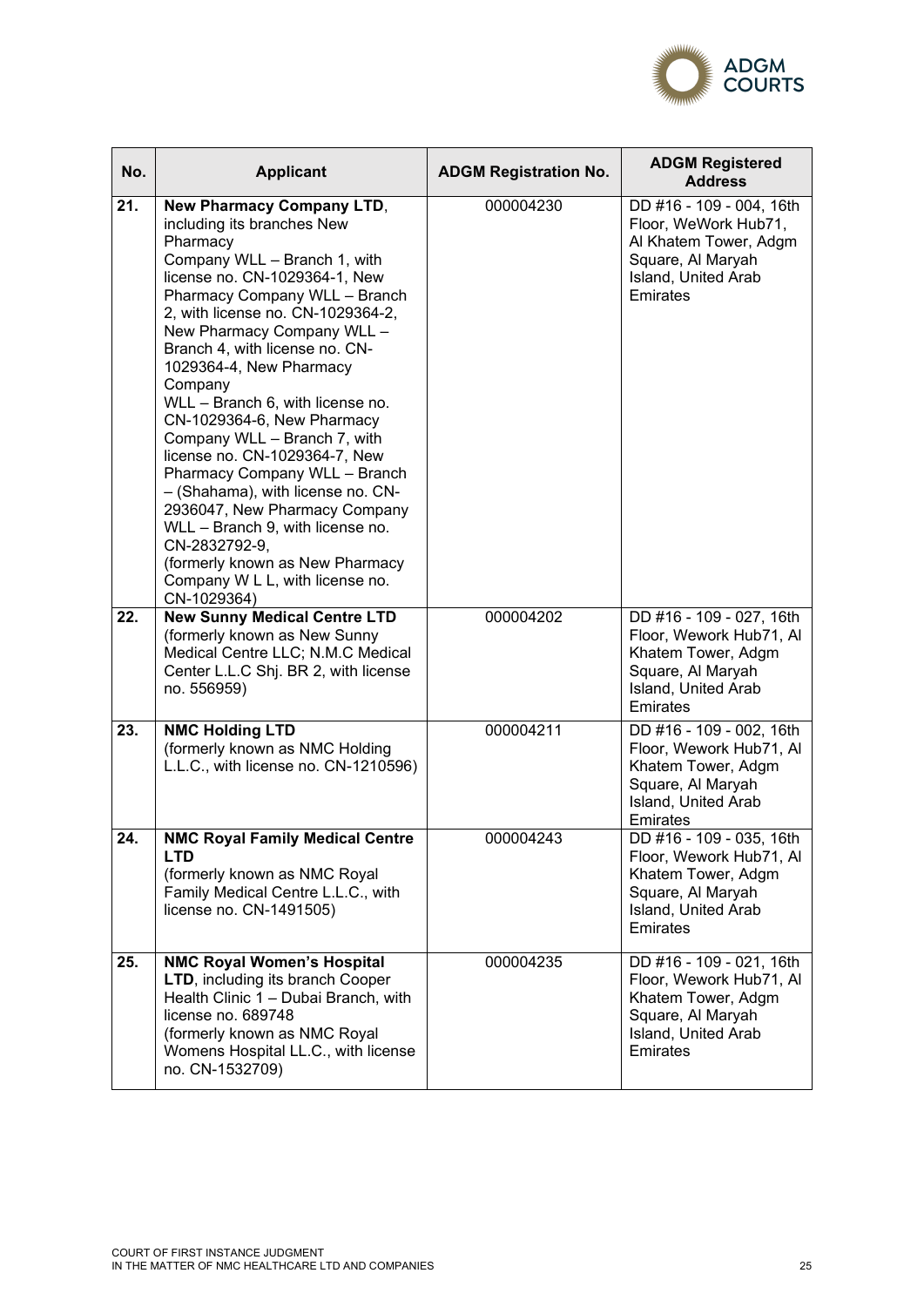

| No. | <b>Applicant</b>                                                                                                                                                                                                                                                                                                                                                                                                                        | <b>ADGM Registration No.</b> | <b>ADGM Registered</b><br><b>Address</b>                                                                                                 |
|-----|-----------------------------------------------------------------------------------------------------------------------------------------------------------------------------------------------------------------------------------------------------------------------------------------------------------------------------------------------------------------------------------------------------------------------------------------|------------------------------|------------------------------------------------------------------------------------------------------------------------------------------|
| 26. | <b>NMC Trading LTD, including its</b><br>branches NMC Trading LLC Branch-<br>DXB, with license no. 637024, NMC<br>Trading LLC (Branch) - DXB, with<br>license no. 755519, NMC Trading<br>LLC Branch-Ajman, with license no.<br>57474, NMC Trading LLC RAK<br>Branch, with license no. 32957, and<br>NMC Trading LLC (Branch)-<br>Fujairah, with license no. 14167.<br>(formerly known as NMC Trading L<br>L C, with license no. 207104) | 000004233                    | DD #16 - 118 - 023, 16th<br>Floor, Wework Hub71, Al<br>Khatem Tower, Adgm<br>Square, Al Maryah<br>Island, United Arab<br><b>Emirates</b> |
| 27. | <b>Reliance Information Technology</b><br><b>LTD</b><br>(formerly known as Reliance<br>Information Technology.LLC, with<br>license no. CN-1031535)                                                                                                                                                                                                                                                                                      | 000004234                    | DD #16 - 109 - 020, 16th<br>Floor, Wework Hub71, Al<br>Khatem Tower, Adgm<br>Square, Al Maryah<br>Island, United Arab<br><b>Emirates</b> |
| 28. | <b>Sharjah Pharmacy LTD</b><br>(formerly known as Sharjah<br>Pharmacy L.L.C, with license no.<br>14966)                                                                                                                                                                                                                                                                                                                                 | 000004239                    | DD #16 - 109 - 033, 16th<br>Floor, WeWork71, Al<br>Khatem Tower, Adgm<br>Square, Al Maryah<br>Island,<br><b>United Arab Emirates</b>     |
| 29. | <b>Sunny Al Buhairah Medical Centre</b><br><b>LTD</b><br>(formerly known as N.M.C<br>MEDICAL CENTER L.L.C SHJ.BR<br>and Sunny Al Buhairah Medical<br>Centre LLC, with license no.<br>558052)                                                                                                                                                                                                                                            | 000004199                    | DD #16 - 109 - 025, 16th<br>Floor, WeWork Hub71,<br>Al Khatem Tower, Adgm<br>Square, Al Maryah<br>Island, United Arab<br><b>Emirates</b> |
| 30. | <b>Sunny Al Nahda Medical Centre</b><br><b>LTD</b><br>(formerly known as N.M.C<br>MEDICAL CENTER L.L.C SHJ.BR<br>4 and Sunny Al Nahda Medical<br>Centre LLC, with license no.<br>572409)                                                                                                                                                                                                                                                | 000004232                    | DD #16 - 109 - 013, 16th<br>Floor, WeWork Hub71,<br>Al Khatem Tower, Adgm<br>Square, Al Maryah<br>Island, United Arab<br><b>Emirates</b> |
| 31. | <b>Sunny Dental Centre LTD</b><br>(formerly known as N.M.C Dental<br>Centre L.L.C and Sunny Dental<br>Centre LLC, with license no.<br>571311)                                                                                                                                                                                                                                                                                           | 000004198                    | DD #16 - 109 - 023, 16th<br>Floor, Al Khatem Tower,<br>Adgm Square, Al Maryah<br>Island, United Arab<br><b>Emirates</b>                  |
| 32. | <b>Sunny Halwan Speciality Medical</b><br><b>Centre LTD</b><br>(formerly known as Sunny Halwan<br>Speciality Medical Centre LLC, with<br>license no. 747560)                                                                                                                                                                                                                                                                            | 000004204                    | DD #16 - 109 - 029, 16th<br>Floor, WeWork Hub71,<br>Al Khatem Tower, Adgm<br>Square, Al Maryah<br>Island, United Arab<br><b>Emirates</b> |